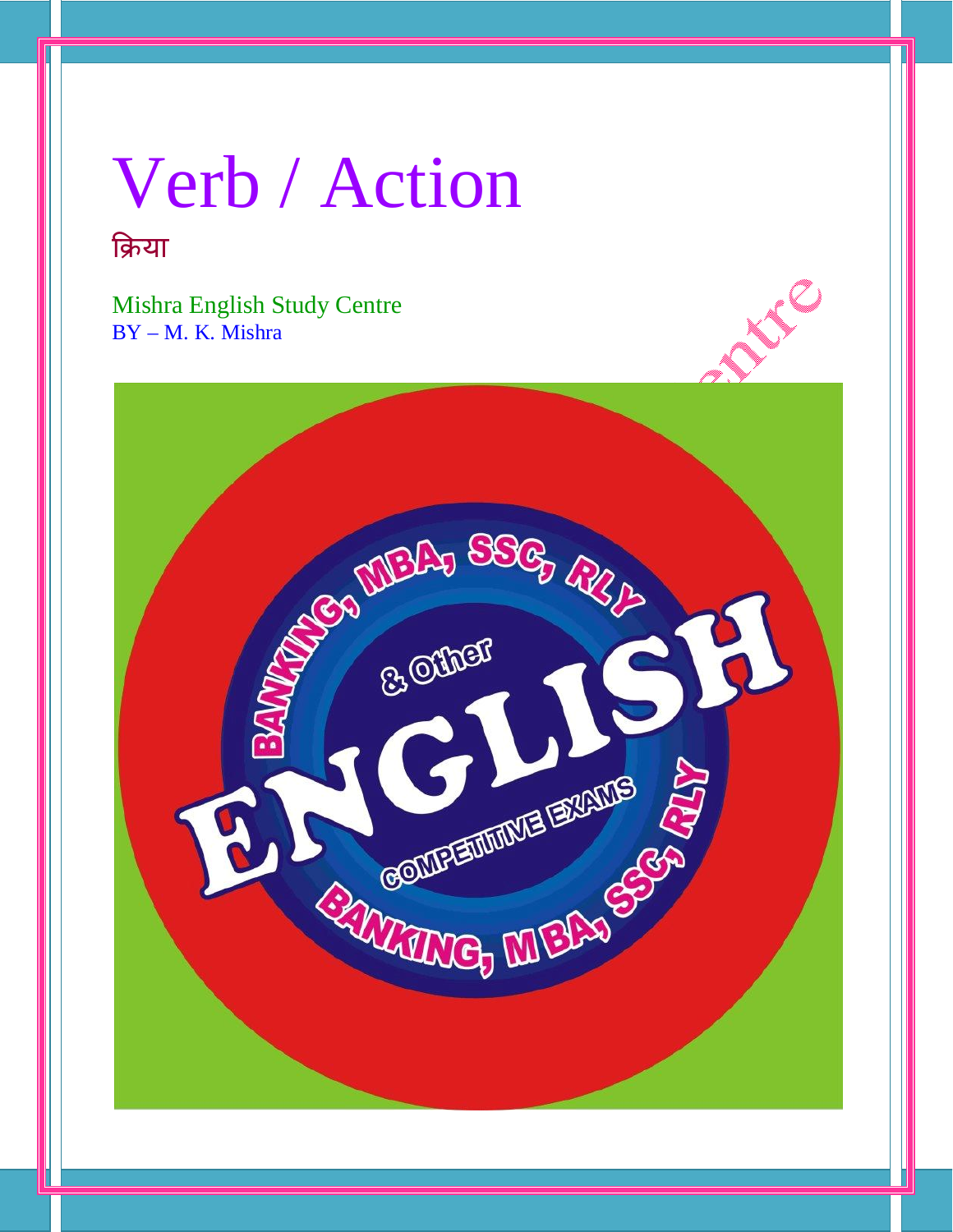- Verb A Verb is an Action or Position of a Subject. Ex.:- Mohan Plays Cricket.
- If Verb is divided on the basis of its formation found into two forms.
	- (i) Finite Verb
	- (ii) Non-Finite Verb
- $\bullet$  Finite Verb A Verb that changes its form according to the Number and Tenses of its Subject is called "Finite Verb".

Ex.:- I want to play.

He wants to play.

He wanted to play.

• Non - Finite Verb- A Verb that does not changed its form according to the Number and Tenses of its Subject is called "Non - Finite Verb".

Ex.:- I want to play.

He wants to play.

He wanted to play.

 $\triangleright$  If Verb is divided on the basis of its Object presence found into two forms.

- (i) Transitive Verb
- (ii) Intransitive Verb
- \* Transitive Verb A Verb with its Object in Sentence is called "Transitive Verb". Ex.:- Ram is writing a letter.
- Intransitive Verb A Verb without its Object in Sentence is called "Intransitive Verb". Ex.:- He laughs loudly.
- $\triangleright$  If Verb is divided on the basis of its uses found into two forms.
	- (i) Principal Verb / Main Verb / Action Verb / Doing Verb / Leading Verb.
	- (ii) Auxiliary Verb / Helping Verb / Assistant Verb / Subordinate Verb.
- Principal Verb A Verb that shows the real Action in Sentence is called "Principal Verb". Ex.:- (a) Ram is dancing. (b) Ram plays cricket.
- $\mathbf{\hat{P}}$  Note 1.ध्यान रहे कि इनकी संख्या असीमित होती हैं।
- $\cdot$  Note 2.ध्यान रहे कि यदि किसी वाक्य में किसी भी तरह का एक मात्र Verb हो, तो उसे Principal Verbe हो श्रेणी में रखा जाता हैं।

Ex.:- Ram is a dancer.

 Auxiliary Verb - A Verb that works as the Assistant of Principal Verb in Sentence is called "Auxiliary Verb".

Ex.: Ram is dancing.

- $\mathbf{\hat{x}}$  Mote 1.ध्यान रहे कि किसी भी वाक्य में बिना P.V के A.V नहीं आता।
- $\div$  Note 2.अंग्रेजी ग्रामर के तहत A.V की संख्या मात्र 24 होती हैं।
- Note 3. According to structure Auxiliary Verb can be divided into four forms.
	- (i) Be Auxiliary Verb
	- (ii) Do Auxiliary Verb
	- (iii) Have Auxiliary Verb
	- (iv) Modals Auxiliary Verb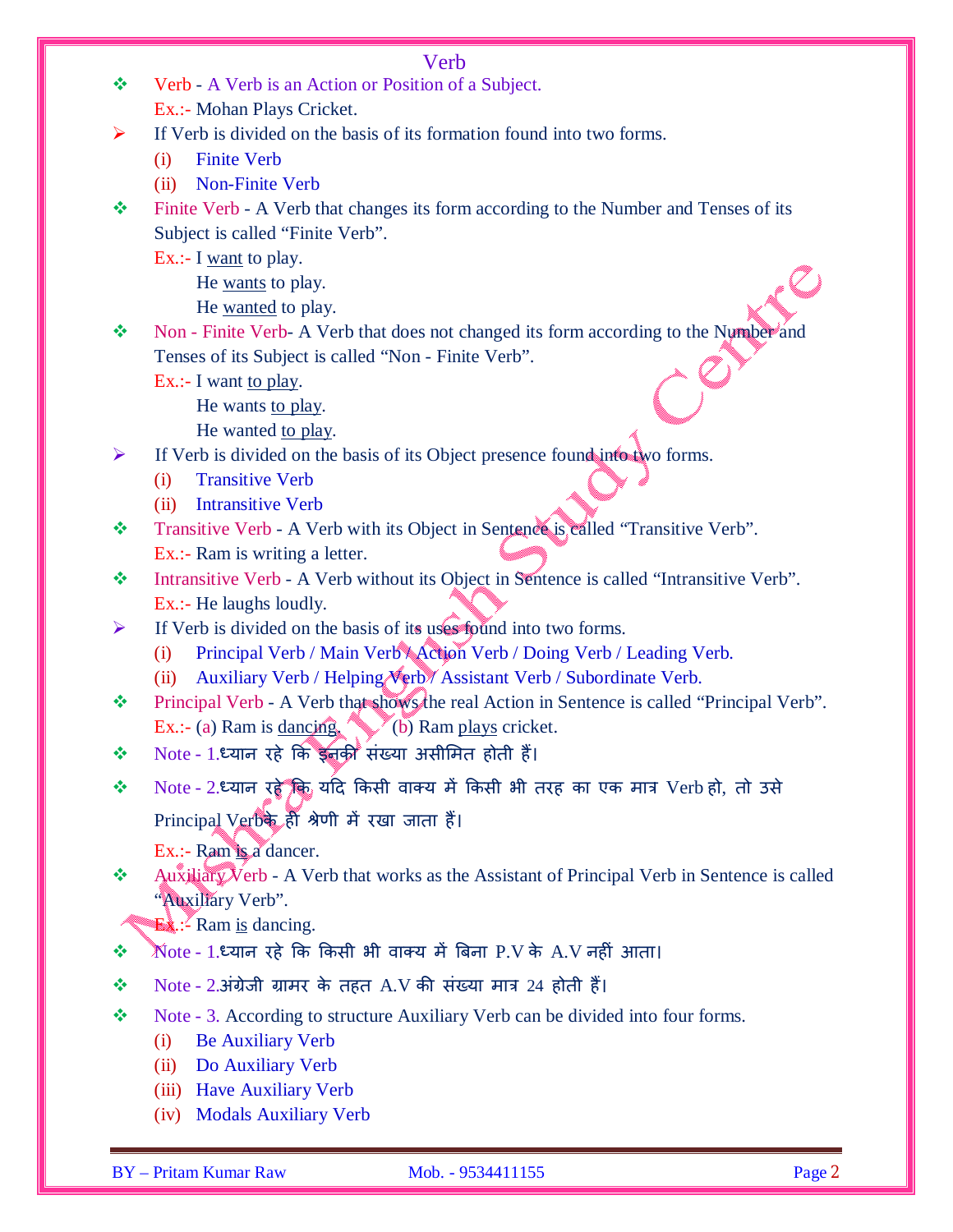|   |                                                                                                                        | Verb                                                          |                 |        |                                 |                      |
|---|------------------------------------------------------------------------------------------------------------------------|---------------------------------------------------------------|-----------------|--------|---------------------------------|----------------------|
|   | v <sub>1</sub>                                                                                                         | v2                                                            | v3              | v4     | v <sub>5</sub>                  |                      |
| ❖ | Be<br>Am / are / be                                                                                                    | was / were                                                    | been            | being  | $\frac{1}{1}$                   | $-05$                |
|   | Do<br>Do                                                                                                               | did                                                           | done            | doing  | does                            | $-03$                |
| ❖ | Have<br>Have                                                                                                           | had                                                           | had             | having | has                             | $-03$                |
| ❖ | <b>Modals</b><br>$\sim$ $-$                                                                                            | Can, Could, May, Might, shall, should, will, would, ought to, |                 |        |                                 |                      |
|   | Need not, Dare not, Must.                                                                                              |                                                               |                 |        |                                 | $-13$                |
|   |                                                                                                                        |                                                               |                 |        | <b>Total Auxiliary Verb</b>     | $-24$                |
|   |                                                                                                                        |                                                               |                 |        |                                 |                      |
|   | $Syn tax$ - (शब्द विचार / वाक्य विचार)                                                                                 |                                                               |                 |        |                                 |                      |
| ❖ | The use of appropriate verb according to appropriate Subject is called "Syntax"                                        |                                                               |                 |        |                                 |                      |
|   | Rules & Uses >                                                                                                         |                                                               |                 |        |                                 |                      |
| ❖ | A Singular Subject gets a Singular Verb.                                                                               |                                                               |                 |        |                                 |                      |
|   | Ex.:- The boy play cricket.                                                                                            |                                                               | $-({\bf x})$    |        |                                 |                      |
|   | The boy plays cricket.                                                                                                 |                                                               | $ (\checkmark)$ |        |                                 |                      |
| ❖ | A Plural Subject gets a Plural Verb.                                                                                   |                                                               |                 |        |                                 |                      |
|   | Ex.:- The boys plays cricket.                                                                                          |                                                               | $ (\times)$     |        |                                 |                      |
|   | The boys plays cricket.                                                                                                |                                                               | $ (\checkmark)$ |        |                                 |                      |
| ❖ | Generally two Singular Subjects connected with 'and' make a Plural formation and used                                  |                                                               |                 |        |                                 |                      |
|   | P.V                                                                                                                    |                                                               |                 |        |                                 |                      |
|   | Ex.:- The boy and the Girl is very intelligent.                                                                        |                                                               |                 |        | $-(\star)$                      |                      |
|   | The boy and the Girl are very intelligent.                                                                             |                                                               |                 |        | $-(\checkmark)$                 |                      |
| ❖ | Two Singular Subject (Noun) that are used in pair and get connection with 'and' make a                                 |                                                               |                 |        |                                 |                      |
|   | Singular formation and used Singular Verb.                                                                             |                                                               |                 |        |                                 |                      |
|   | Ex.:- Bread and butter are a good breakfast.                                                                           |                                                               |                 |        | $-({\bf x})$                    |                      |
|   | Bread and butter is a good breakfast.                                                                                  |                                                               |                 |        | $-(\checkmark)$                 |                      |
|   | Two Material Noun Subjects that make a solution and get connection with 'and' make a                                   |                                                               |                 |        |                                 |                      |
|   | Singular formation and disell'Singular Verb.                                                                           |                                                               |                 |        |                                 |                      |
|   | Ex.:- Milk and Sugar are a tasty drink.                                                                                |                                                               |                 |        | $-({\bf x})$<br>$ (\checkmark)$ |                      |
|   | Milk and Sugar is a tasty drink.                                                                                       |                                                               |                 |        |                                 |                      |
| ❖ | If more Posts then one come together and only first-one get Article make Singular<br>formation and used Singular Verb. |                                                               |                 |        |                                 |                      |
|   | Ex. The Manager and Director of this Company are very intelligent.                                                     |                                                               |                 |        |                                 | $-({\bf x})$         |
|   | The Manager and Director of this Company is very intelligent.                                                          |                                                               |                 |        |                                 | $-(\checkmark)$      |
|   | If more Posts than one come together as Subject and more than one gets Article make a                                  |                                                               |                 |        |                                 |                      |
|   | Plural formation and uses Plural Verb.                                                                                 |                                                               |                 |        |                                 |                      |
|   | Ex.:- The Manager and the Director of this Company is very intelligent.                                                |                                                               |                 |        |                                 | $-(x)$               |
|   | The Manage and the Director of this Company are very intelligent.                                                      |                                                               |                 |        |                                 | $-$ ( $\checkmark$ ) |
| ❖ | If 'the $+$ Adj.' Shows the entire community of the same quality makes a Plural formation                              |                                                               |                 |        |                                 |                      |
|   | and gets Plural Verb.                                                                                                  |                                                               |                 |        |                                 |                      |
|   | Ex.:- The Poor is very laborious.                                                                                      |                                                               |                 |        | $-({\bf x})$                    |                      |
|   | The Poor are very laborious.                                                                                           |                                                               |                 |        | $-(\checkmark)$                 |                      |
|   |                                                                                                                        |                                                               |                 |        |                                 |                      |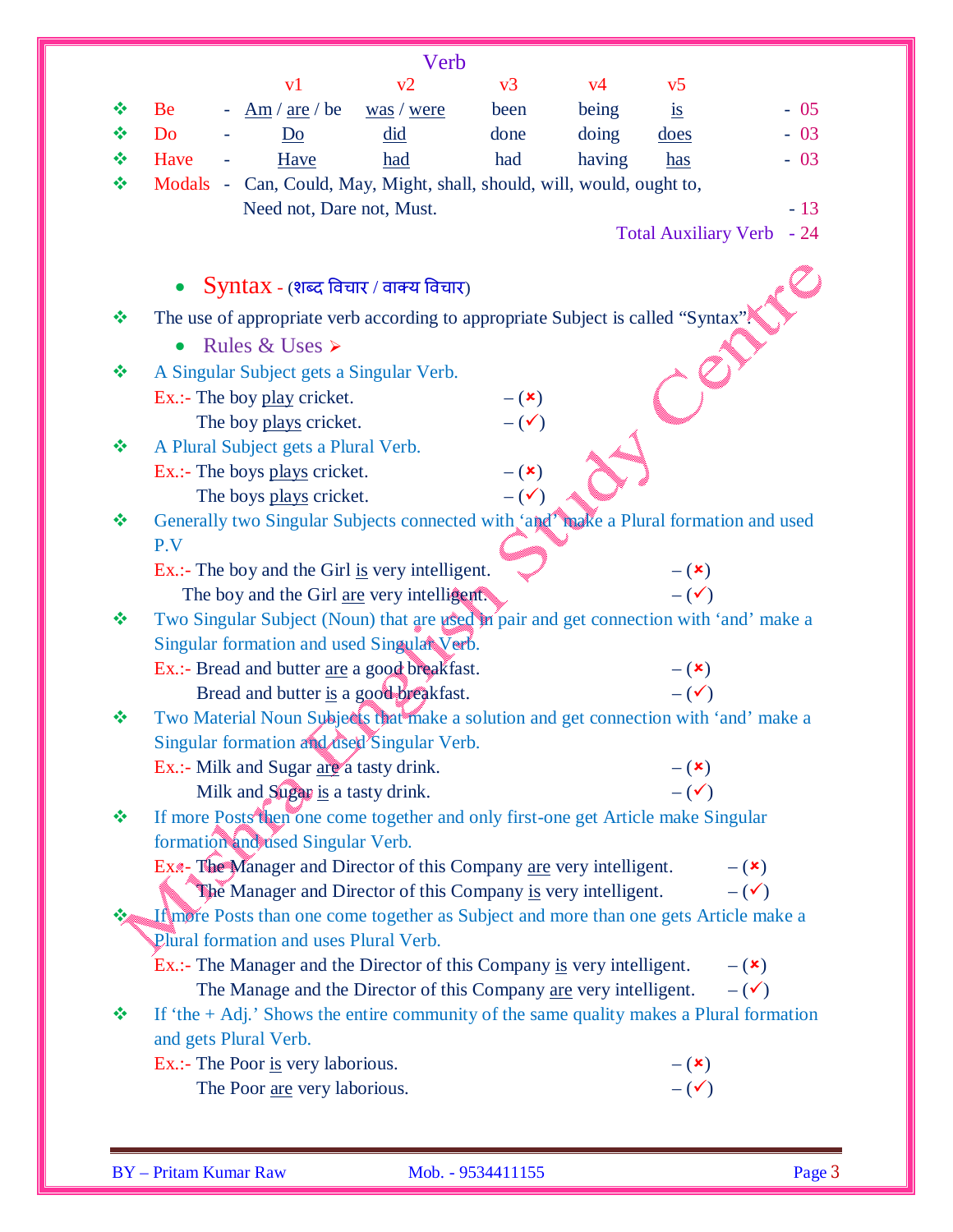|   | Verb                                                                                                           |
|---|----------------------------------------------------------------------------------------------------------------|
| ❖ | The $+$ Adj. $+$ Noun, gets Verb according to the Noun.                                                        |
|   | Ex.:- The Poor boy is very laborious.<br>$-(\checkmark)$                                                       |
|   | $-(\checkmark)$<br>The Poor boys are very laborious.                                                           |
| ❖ | $Many + P.C.N + P.V$                                                                                           |
|   | $-(\checkmark)$<br>Ex.:- Many Students are intelligent in my class.                                            |
| ❖ | Many + $a / an + S.C.N + S.V$                                                                                  |
|   | $-(\checkmark)$<br>Ex.:- Many a Student is laborious in Patna.                                                 |
| ❖ | A Number of $+$ P.C.N $+$ P.V                                                                                  |
|   | Ex.:- A Number of Students is laborious in Patna.<br>$-(\star)$                                                |
|   | A Number of Students are laborious in Patna.                                                                   |
| ❖ | The Number of $+$ P.C.N $+$ S.V                                                                                |
|   | Ex.:- The Number of Students are increasing in my class.                                                       |
|   | The Number of Students is increasing in my class.                                                              |
| ❖ | Parent denotes either of Mother and Father that is Singular and gets Singular Verb.                            |
|   | Ex.:- His Parent are coming today.<br>$=$ $(x)$                                                                |
|   | $-(\checkmark)$<br>His Parent is coming today.                                                                 |
| ❖ | Parents denotes both of Mother and Father that are Plural and use Plural Verb.                                 |
|   | Ex.:- His Parents are coming today.                                                                            |
| ❖ | Two Subjects connected with "as well as, along with with, and not, rather than, except                         |
|   | like, in addition to, accompanied by etc." get Very according to the first Subject.                            |
|   | Ex.:- I as well as you are able to solve this Question.<br>$-({\bf x})$                                        |
|   | I as well as you am able to solve this Question.<br>$ (\checkmark)$                                            |
| ❖ | Two Subjects connected with "or / nor Capt onlybut also etc." get Verb according to                            |
|   | the second Subject.<br>Ex.:- Not only the Teacher but also the Students of this class is very lazy.            |
|   | $-({\bf x})$<br>Not only the Teacher but also the Students of this class <u>are</u> very lazy. $-(\checkmark)$ |
| ❖ | Two Similar Nouns compected with a Preposition as Subject, make Singular formation and                         |
|   | use Singular Verb.                                                                                             |
|   | Ex.:- Door to door were visited during the last Election.<br>$-({\bf x})$                                      |
|   | Door to door was visited during the last Election.<br>$ (\checkmark)$                                          |
| ❖ | Two different Subjects connected with the Preposition get Verb according to the first Part.                    |
|   | Ex.:- The boy'in my class is very laborious.<br>$-(\checkmark)$                                                |
|   | The boys in my class are very laborious.<br>$-(\checkmark)$                                                    |
| ❖ | $I$ wish $\cancel{1}$ Subject + were / v2  (Imagination)                                                       |
|   | - (काश! मैं पंछी होता।)<br>$\mathbf{B}$ .: I wish! I were a bird.                                              |
|   | I wish! Raju went to Delhi. (काश! राजू दिल्ली जाता।)                                                           |
|   |                                                                                                                |
| ❖ | It is high time $+ S +$ were / v2  (Imagination)                                                               |
|   | Ex.:- It is high time I were a School boy.                                                                     |
| ❖ | If $+ S + were / v2$ (Imagination)                                                                             |
|   | Ex.:- If I were a bird I would fly in the Sky. – (यदि मैं पंछी होता, तो आकाश में उड़ता।)                       |
| ❖ | As if $+ S + were / v2$ (Imagination)                                                                          |
|   | Ex.:- He is speaking as if he were a great leader. – (वह ऐसा बोल रहा हैं, मानो बहु तबड़ा नेता हैं।)            |
|   |                                                                                                                |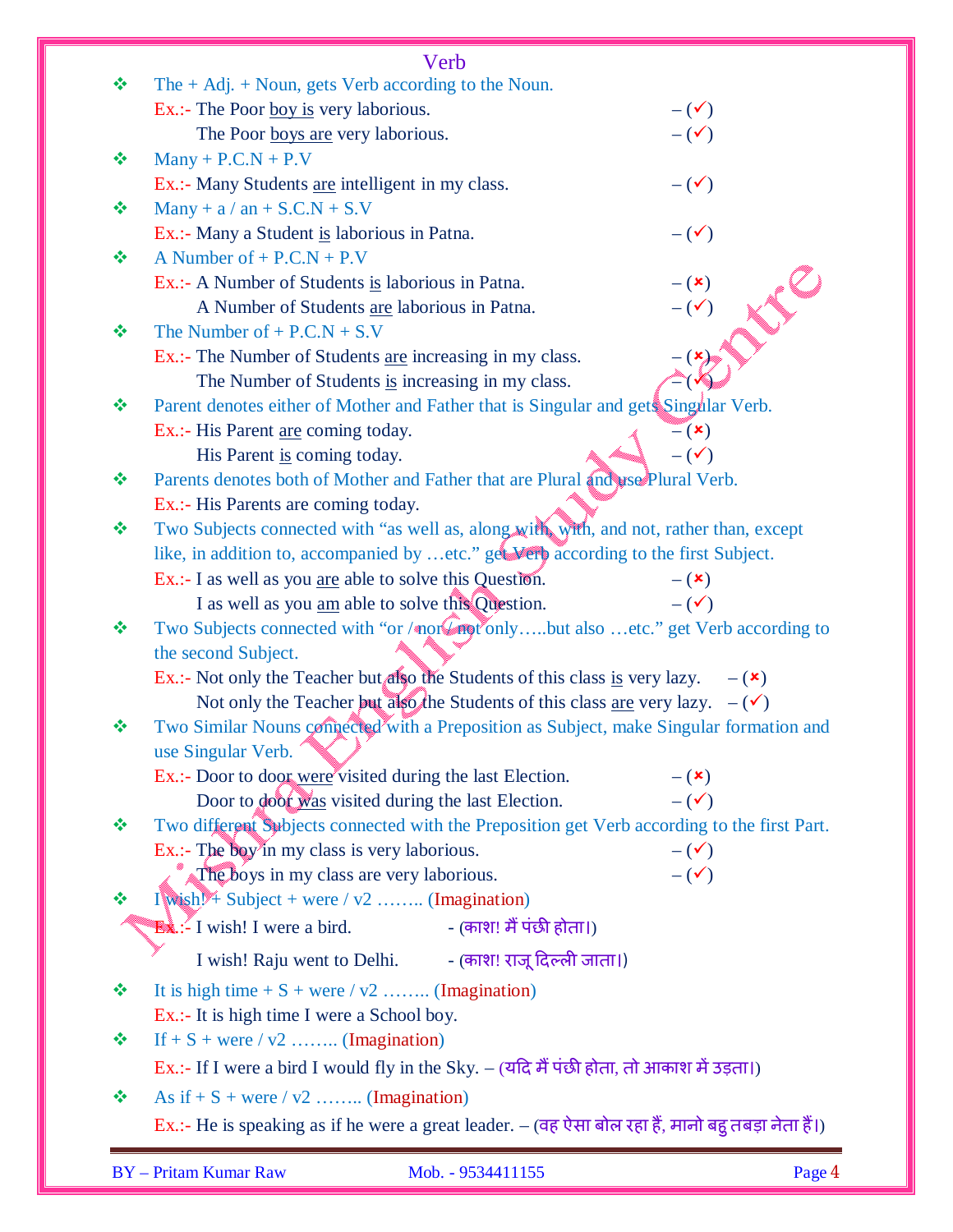|   | Verb                                                                                        |                 |
|---|---------------------------------------------------------------------------------------------|-----------------|
| ❖ | I wish! / It is high time / if / as if $+ S +$ were / v2                                    |                 |
| ❖ | I wish! / It is high time / if / as if $+ S + had + v3$ / been / had + O / C - (Imaginative |                 |
|   | Remorse)                                                                                    |                 |
|   | Ex.:- I wish! I had gone to Delhi last month. – (काश! मैं पिछले माह दिल्ली चला गया होता।)   |                 |
| ❖ | A Noun / Pronoun in opposition to Noun get Verb according to the first Part.                |                 |
|   | Ex.:- I Pritam is reading English with M.K Mishra.                                          | $-({\bf x})$    |
|   | I Pritam am reading English with M.K Mishra.                                                | $-(\checkmark)$ |
| ❖ | $So + Auxiliary Verb + Subject.$                                                            |                 |
|   | Ex.:- My father is good and so I am.                                                        | $-({\bf x})$    |
|   | My father is good and so am I.                                                              |                 |
| ❖ | More than one $+$ S.C.N $+$ S.V                                                             |                 |
|   | Ex.:- More than one Student were present in the class.                                      |                 |
|   | More than one Student was present in the class.                                             |                 |
| ❖ | More + $P.C.N$ + than one + $P.V$                                                           |                 |
|   | Ex.:- More Students than one was present in the class.                                      | $-({\bf x})$    |
|   | More Students than one were present in the class.                                           | $-(\checkmark)$ |
| ❖ | None $+ S.V$                                                                                |                 |
|   | Ex.:- None were present in the class.                                                       | $-({\bf x})$    |
|   | None was present in the class.                                                              | $-(\checkmark)$ |
| ❖ | None + of + $(Digit)$ + P.V                                                                 |                 |
|   | Ex.:- None of the ten Students was present in the class.                                    | $-({\bf x})$    |
|   | None of the ten Students were present in the class.                                         | $-(\checkmark)$ |
| ❖ | It + Singular Verb.                                                                         |                 |
|   | $Ex.:$ - It is raining.                                                                     |                 |
| ÷ | Introductory there get Verb according to its Object.                                        |                 |
|   | Ex.:- There is a Pen in my Pocket                                                           | $-(\checkmark)$ |
|   | There are Pens in my Pocket.                                                                | $-(\checkmark)$ |
| ❖ | No / Not / Never / Neither / Hardly / Scarcely / No Sooner etc. get Interrogative           |                 |
|   | Structure after the neglves.                                                                |                 |
|   | Ex.:- Never $\underline{\text{Have}}$ gone there and never $\underline{\text{I will}}$ go.  | $-({\bf x})$    |
|   | Never have I gone there and never will $I$ go.                                              | $-(\checkmark)$ |
| ❖ | First-one / Second-one / Third-one / Fourth-one etc. + Singular Verb.                       |                 |
|   | Ex.: The third-one were very easy.                                                          | $-({\bf x})$    |
|   | The third-one $\underline{was}$ very easy.                                                  | $-(\checkmark)$ |
|   | If an Ordinal Adjective of Number comes with a Subject gets Singular Verb.                  |                 |
|   | $Ex.:$ The third Umpire was very honest.                                                    |                 |
| ❖ | If a Co-ordinal Adjective of Number comes with the Subject of a Sentence gets Verb          |                 |
|   | Singular with 'One' and Plural with 'Other Number'.                                         |                 |
|   | Ex.:- One Student is absent today.                                                          | $-(\checkmark)$ |
|   | Ten Students are absent today.                                                              | $-(\checkmark)$ |
| ❖ | It Ordinal and Co-ordinal both kinds of Adjective of Number come with a Subject get Verb    |                 |
|   | in Plural form.                                                                             |                 |
|   | Ex.:- The first five Wickets have played well in this Match.                                |                 |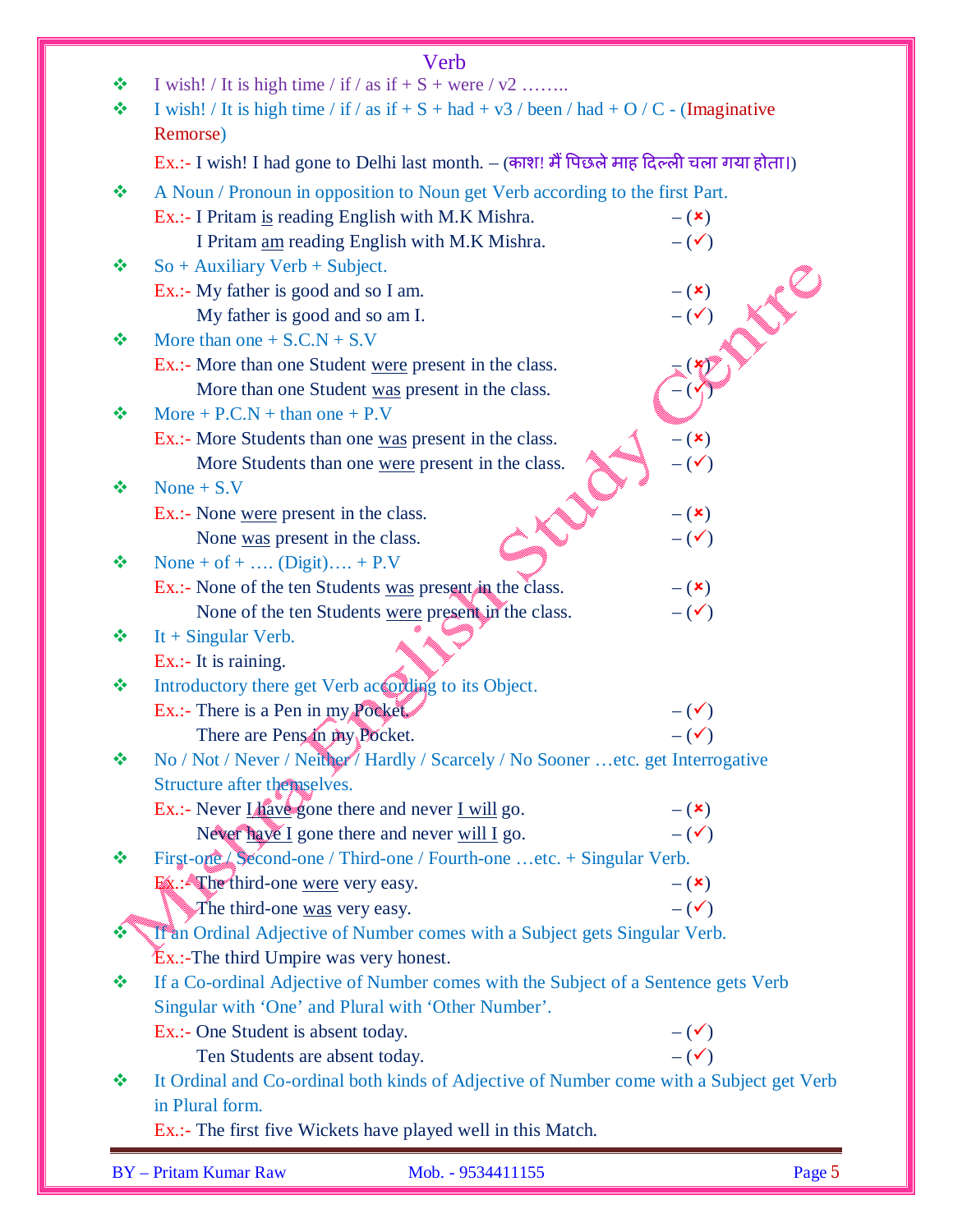|     | Verb                                                                                                                    |                 |
|-----|-------------------------------------------------------------------------------------------------------------------------|-----------------|
| ❖   | If a Distributive Pronoun comes as the Subject of a Sentence get Singular Verb.                                         |                 |
|     | Ex.:- Everyone are very intelligent in my class.                                                                        | $-({\bf x})$    |
|     | Everyone is very intelligent in my class.                                                                               | $-(\checkmark)$ |
| ❖   | Two Distributives connected with 'and' also make a Singular formation and use S.V                                       |                 |
|     | Ex.:- Every Teacher and every Student were present in the class.                                                        | $-({\bf x})$    |
|     | Every Teacher and every Student was present in the class.                                                               | $-(\checkmark)$ |
| ❖   | Distributive Pronoun + of  + Singular Verb.                                                                             |                 |
|     | Ex.:- Each of the Students are intelligent in my class.                                                                 | $-({\bf x})$    |
|     | Each of the Students is intelligent in my class.                                                                        | $-(\checkmark)$ |
| ❖   | Plural (Noun / Pronoun) + Distribution Pronoun + Plural Verb.                                                           |                 |
|     | Ex.:- We each is mad.                                                                                                   | $ (\star)$      |
|     | We each are mad.                                                                                                        |                 |
| ❖   | Generally a Study Subject is Singular and gets Singular Verb.                                                           |                 |
|     | Ex.:- Physics is a difficult Subject.                                                                                   |                 |
|     | Note – ध्यान रहें कि यदि यह किसी के अधिकार क्षेत्र में आ जाए तो इसका Nerb Plural होता हैं।                              |                 |
|     | Ex.:- The Physics of S.C Verma are very difficult.                                                                      |                 |
| ❖   | Generally a Place Name is Singular and gets Singular Verb.                                                              |                 |
|     | Ex.:- India is Secular Country.                                                                                         |                 |
|     | Note – ध्यान रहे कि यदि Place Name से किसी Team को बोध हो, तो यह Plural हो जाता हैं,                                    |                 |
|     | और Verb Plural लेता हैं।                                                                                                |                 |
|     | Ex.:- The India are batting first in this match.                                                                        |                 |
| ❖   | Half of + Uncountable Noun + Singular Verb.                                                                             |                 |
|     | Ex.:- Half of the rice are boiled in the kitchen.                                                                       | $-(\star)$      |
|     | Half of the rice is boiled in the kitchen.                                                                              | $-(\checkmark)$ |
| ❖   | Half of $+$ Singular Countable Norm $+$ Singular Verb.                                                                  |                 |
|     | Ex.:- Half of the book have been translated into English.                                                               | $-({\bf x})$    |
|     | Half of the book has been translated into English.                                                                      | $-(\checkmark)$ |
| ❖   | Half of + two $(P.C_nN)$ + Singular Verb.                                                                               |                 |
|     | Ex.:- Half of the two Students are very intelligent.                                                                    | $-({\bf x})$    |
|     | Half of the two Students is very intelligent.                                                                           | $-(\checkmark)$ |
| ❖   | Half of $\star$ more than two (P.C.N) + Plural Verb.                                                                    |                 |
|     | Ex.: Half of the ten Students is very laborious.                                                                        | $-({\bf x})$    |
| -76 | Half of the ten Students are very laborious.<br>Both / Many / Several / Few etc. + Plural Countable Noun + Plural Verb. | $-(\checkmark)$ |
|     | <b>Ex.:-Many Students are absent today.</b>                                                                             |                 |
| ❖   | Much / little / an amount of etc. + Uncountable Noun + Singular Verb.                                                   |                 |
|     | Ex.:- An amount of rice is remaining in the kitchen.                                                                    |                 |
| ❖   | All / some / most / a lot of / lots of / a great deal of / a good deal of etc. + P.C.N + P.V                            |                 |
|     | Ex.:- A lot of students are absent today.                                                                               |                 |
| ❖   | All / some / most / a lot of / lots of / a great deal of / a good deal of etc. + U.C.N + S.V                            |                 |
|     | Ex.:- A lot of rice is boiled in the kitchen.                                                                           |                 |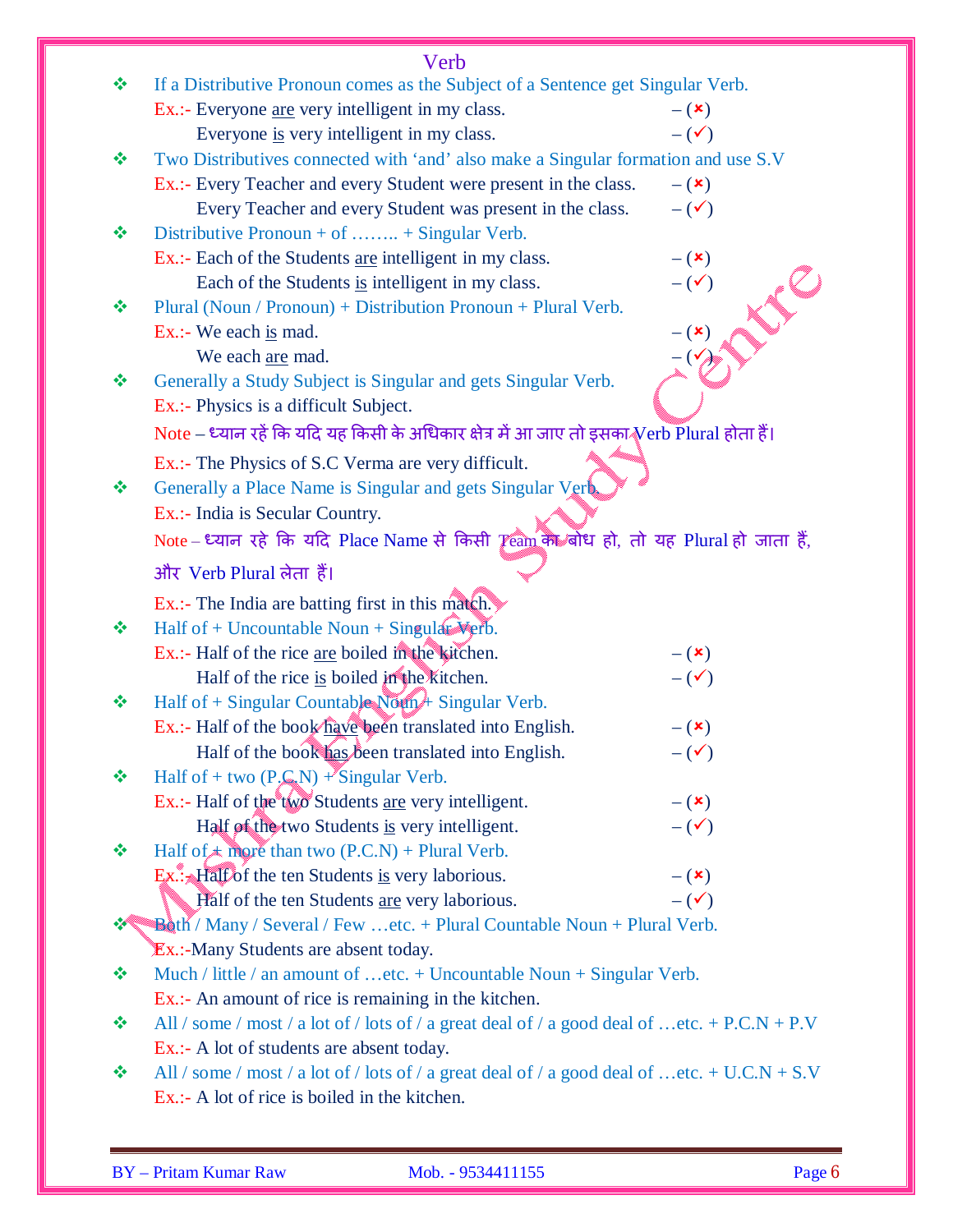|   | Verb                                                                                                                      |
|---|---------------------------------------------------------------------------------------------------------------------------|
| ❖ | A great many / A good many + Plural Countable Noun + Plural Verb.                                                         |
|   | Ex.:- A great many Students are absent today.                                                                             |
| ❖ | Only / Any + Singular Countable Noun + Singular Verb.                                                                     |
|   | Ex.:- One Student is absent today.                                                                                        |
| ❖ | One / Any + of + Plural Countable Noun + Singular Verb.                                                                   |
|   | Ex.:- One of the Students are absent today.<br>$-({\bf x})$                                                               |
|   | $ (\checkmark)$<br>One of the Students is absent today.                                                                   |
| ❖ | One / any + of + Plural Countable Noun + that / who + Plural Verb.                                                        |
|   | Ex.:- Ram is one of the Students who is sitting in my class.<br>$-({\bf x})$                                              |
|   | $-$ ( $\checkmark$ )<br>Ram is one of the Students who are sitting in my class.                                           |
| ❖ | One / any + of + Plural Countable Noun + that / who + P.V  + S.V                                                          |
|   | Ex.:-One of the Students who are sitting in my class are very intelligent.                                                |
|   | One of the Students who are sitting in my class is very intelligent.                                                      |
| ❖ | Two digits connected with and for addition make a Singular formation and used S. Verb.                                    |
|   | Ex.:- Two and two make four.<br>$=$ $(x)$                                                                                 |
|   | $-(\checkmark)$<br>Two and two makes four.                                                                                |
| ❖ | If a letter becomes the Subject of a Sentence gets Singular Verb.                                                         |
|   | $Ex.:$ 'A' is a vowel and 'B' is a Consonant.                                                                             |
| ❖ | If a word becomes the Subject of a Sentence gets Singular Verb.                                                           |
|   | Ex.:- Boys is a word that has four letters.                                                                               |
| ❖ | If a Phrase becomes the Subject of a Sentence gets Singular Verb.                                                         |
|   | Ex.:- Cats and Dogs are a very famous Phrase<br>$-({\bf x})$<br>$ (\checkmark)$<br>Cats and Dogs is a very famous Phrase. |
| ❖ | If a Books Name becomes the Subject of a Sentence gets Singular Verb.                                                     |
|   | Ex.:- The Arabian Knights are a very popular book.<br>$-({\bf x})$                                                        |
|   | The Arabian Knights is a very popular book.<br>$-(\checkmark)$                                                            |
| ≪ | If a Clause becomes the Subject of a Sentence gets Singular Verb.                                                         |
|   | Ex.:- Where to go are not certain.<br>$-({\bf x})$                                                                        |
|   | $ (\checkmark)$<br>Where to go is not certain.                                                                            |
| ❖ | If the Entire Sentence becomes the Subject of a Sentence gets Singular Verb.                                              |
|   | Ex.:- Ram went to Lanka, killed Ravan and enthroned Vibhishan are a true story.<br>$-({\bf x})$                           |
|   | Ram went to Lanka, killed Ravan and enthroned Vibhishan is a true story.<br>$-(\checkmark)$                               |
|   | • Causative Verb - प्रेरणार्थक क्रिया                                                                                     |
|   |                                                                                                                           |
|   | $Object + Verb$                                                                                                           |
|   | Generally Causative is divided into three parts in their sense.<br><b>Double Party Causative</b><br>(i)                   |
|   | <b>Triple Party Causative</b><br>(ii)                                                                                     |
|   | <b>Multiple Party Causative</b><br>(iii)                                                                                  |
|   |                                                                                                                           |
| ❖ | Double Party Causative – Subject + make + Object + $v1$                                                                   |
|   | Note - ध्यान रहे कि वाक्य संरचना में Causative (Object + Verb) पर Tense Structure का                                      |
|   | असर नहीं पड़ता।                                                                                                           |
|   |                                                                                                                           |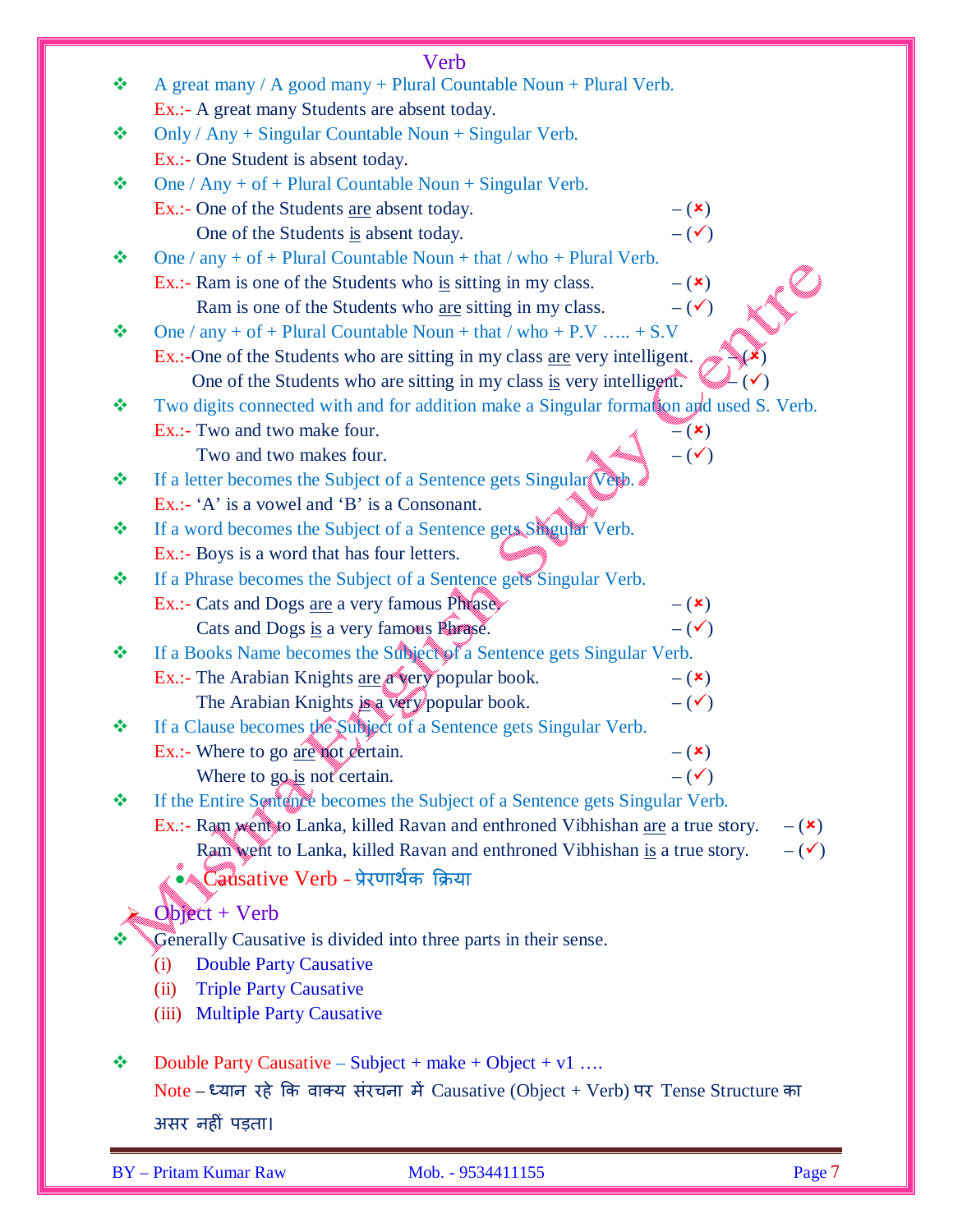|   | Verb                                                               |                                                                                                   |  |  |
|---|--------------------------------------------------------------------|---------------------------------------------------------------------------------------------------|--|--|
|   | Ex.:- He makes me laugh.                                           | – (वह मुझे हंसाता हैं।)                                                                           |  |  |
|   | He is making laugh.                                                | – (वह मुझे हंसा रहा है।)                                                                          |  |  |
|   | He made me laugh.                                                  | – (उसने मुझे हंसा दिया।)                                                                          |  |  |
|   | He will make me laugh.                                             | – (वह मुझे हंसा देगा।)                                                                            |  |  |
|   | He can make me laugh.                                              | – (वह मूझे हंसा सकता हैं।)                                                                        |  |  |
| ❖ | Triple Party Causative – Subject + get / have + Object + $v3$      |                                                                                                   |  |  |
|   | Ex.:- He gets me beaten in the class.                              | – (वह मुझे वर्ग में पिटवाता है।)                                                                  |  |  |
|   | He is getting me beaten in the class.                              | - (वह मुझे वर्ग में पिटवा रहा है।)                                                                |  |  |
|   | He got me beaten in the class.                                     | − (वह मुझे वर्ग में पिटवा दिया।)                                                                  |  |  |
|   | He can get me beaten in the class.                                 | - (वह मुझे वर्ग में पिट्रवा सकता है।)                                                             |  |  |
| ❖ | Multiple Party Causative - Subject + get + $Object + Object$       |                                                                                                   |  |  |
|   | मानव<br>वस्त्                                                      |                                                                                                   |  |  |
|   | Ex.:- He gets me a Job.                                            | - (वह मुझे कह-सुनकर नौकरी दिलवाता है।)                                                            |  |  |
|   |                                                                    | He is getting me a Job. $-(\overline{a}\overline{b})$ सिफारिस कर-कर के मुझे नौकरी दिलवा रहा हैं।) |  |  |
|   |                                                                    |                                                                                                   |  |  |
|   | "Structures for Written & Spoken English"                          |                                                                                                   |  |  |
|   | $\triangleleft Block_{\#} \&$                                      |                                                                                                   |  |  |
| ❖ | Be - होना, बनना, रहना, चलना, ठहुरना, रुकना  etc.                   |                                                                                                   |  |  |
| ❖ | $Be = 8$<br>v <sub>1</sub><br>Was/Were<br>Am / Are / Be            | v <sub>3</sub><br>v <sub>4</sub><br>v <sub>5</sub><br>Been<br><b>Being</b><br>Is                  |  |  |
|   | > Be + N / P / Adj. / Adverb →उपस्थिति (मानव / वस्तु / गुण / दोष)  |                                                                                                   |  |  |
| ❖ | Subject + is / am / $\text{arg}$ + $\text{N}$ / P / Adj. / Adverb. |                                                                                                   |  |  |
|   | Ex.:- राजू डॉक्टर है।                                              | $\triangleright$ Raju is a doctor.                                                                |  |  |
|   | मेरा भाई इंजीनियर है।                                              | $\triangleright$ My brother is an Engineer.                                                       |  |  |
|   | यह कलम लाल है।                                                     | $\triangleright$ This Pen is red.                                                                 |  |  |
| ≪ | Subject was / were $+ N / P / Adj$ . / Adverb.                     |                                                                                                   |  |  |
|   | <b>Ex: रॉज़ू</b> डांसर था।                                         | $\triangleright$ Raju was a dancer.                                                               |  |  |
|   | मैं मोटा था।                                                       | $\triangleright$ I was fat.                                                                       |  |  |
|   | मेरा भाई डॉक्टर था।                                                | $\triangleright$ My brother was a doctor.                                                         |  |  |
|   | Subject + shall / will + be / + N / P / Adj. / Adverb.             |                                                                                                   |  |  |
|   | Ex.:- मेरा भाई डॉक्टर बनेगा।                                       | $\triangleright$ My brother will be a doctor.                                                     |  |  |
|   | सीता इंजीनियर बनेगी।                                               | $\triangleright$ Sita will be an Engineer.                                                        |  |  |
|   | मैं आपके साथ चलूँगा।                                               | $\triangleright$ I shall be with you.                                                             |  |  |
|   |                                                                    |                                                                                                   |  |  |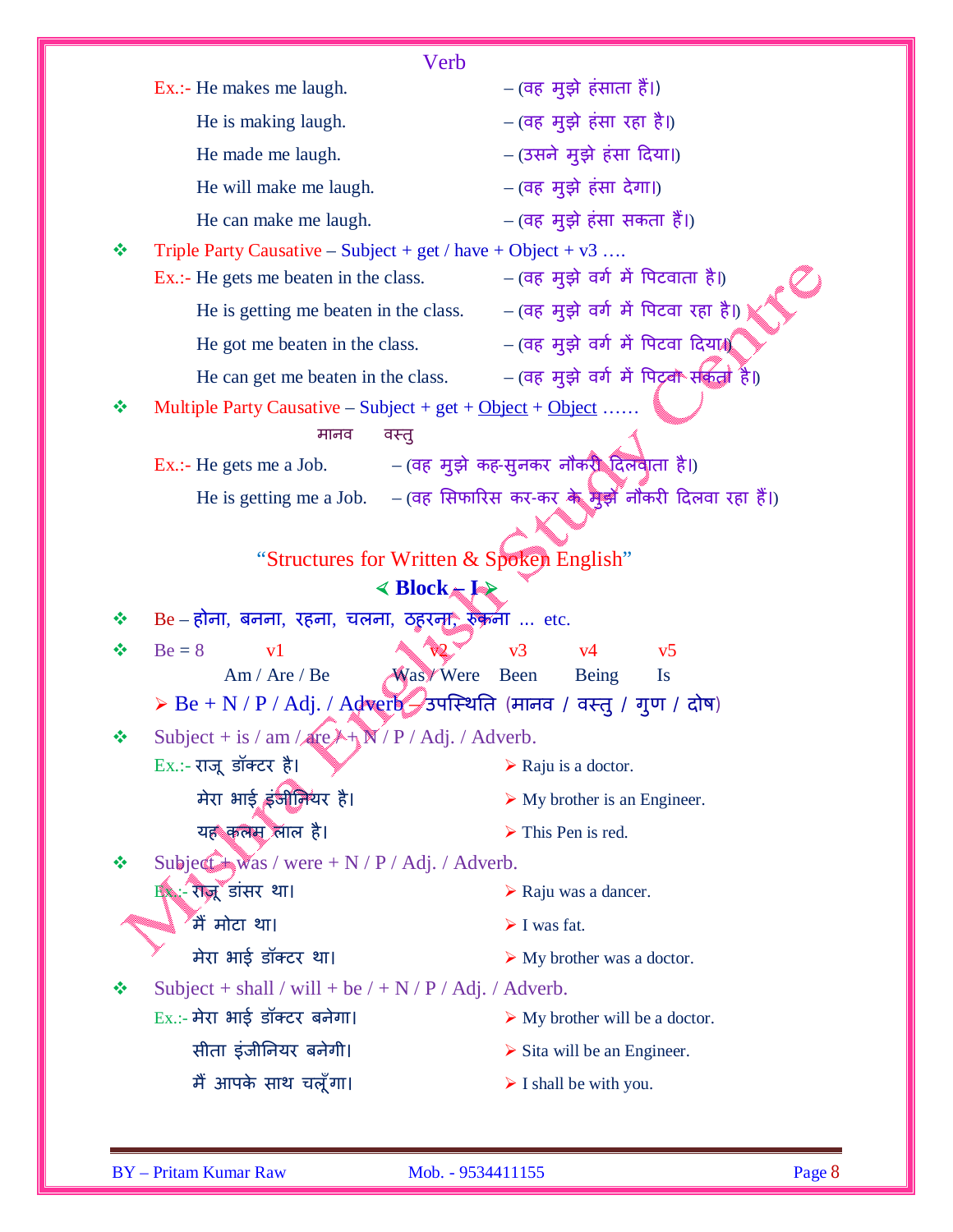|   | Verb                                                                                                                    |                                                                                             |
|---|-------------------------------------------------------------------------------------------------------------------------|---------------------------------------------------------------------------------------------|
|   | आज मैं यहीं ठहरुंगा।                                                                                                    | $\triangleright$ I shall be here today.                                                     |
|   | अगले साल भारत महाशक्ति बन जाएगा।                                                                                        | $\triangleright$ Next year India will be the Super Power.                                   |
| ❖ | $S + is / am / are + going to be + N / P / Adj. / Adverb.$                                                              |                                                                                             |
|   | Ex.:- (i) मेरा भाई डॉक्टर बनने जा रहा है।                                                                               |                                                                                             |
|   | $\triangleright$ My brother is going to be a doctor.                                                                    |                                                                                             |
|   | (ii) मेरा भाई इस ड्रामा में जोकर बनने जा रहा है।                                                                        |                                                                                             |
|   | $\triangleright$ My brother is going to be a Joker in this Drama.                                                       |                                                                                             |
|   | (iii) यह कलम लाल होने को जा रही है।                                                                                     | DEFE                                                                                        |
|   | $\triangleright$ This Pen is going to be red.                                                                           |                                                                                             |
| ❖ | $S + was / were + going to be + N / P / Adj. / Ady.$                                                                    |                                                                                             |
|   | Ex.:- राजू इस फिल्म में जोकर बनने जा रहा था।                                                                            |                                                                                             |
| ❖ | $\triangleright$ Raju was going to be a Joker in this film.<br>Subject + is / am / are + to be + N / P / Adj. / Adverb. |                                                                                             |
|   | Ex.:- मेरा भाई डॉक्टर बनने वाला है।                                                                                     | $\triangleright$ My brother is to be a doctor.                                              |
|   | यह कलम लाल होने को है।                                                                                                  | $\triangleright$ This Pen is to be red.                                                     |
| ❖ | Subject + was / were + to be + N / P / Adj. $\angle$ Adverb.                                                            |                                                                                             |
|   | Ex.:- राजू डॉक्टर बनने वाला था।                                                                                         | Raju was to be a doctor.                                                                    |
|   | सीता इंजीनियर बनने वाली थी।                                                                                             | $\triangleright$ Sita was to be an Engineer.                                                |
| ❖ | Subject + has / have + been + $N / P / \Delta d$ . / Adverb.                                                            |                                                                                             |
|   | Ex.:- राम डॉक्टर बन चुका है।                                                                                            | $\triangleright$ Ram has been a doctor.                                                     |
|   | मैं मोटा हो चुका हूँ।                                                                                                   | $\triangleright$ I have been fat.                                                           |
|   | Subject + had + been $+ N / P / Adj$ . / Adverb.                                                                        |                                                                                             |
|   | Ex.:- मेरा भाई डॉक्टर बून गयाँ था।                                                                                      | $\triangleright$ My brother had been a doctor.                                              |
|   | कलम लाल हो गई थी।                                                                                                       | $\triangleright$ The Pen had been red.                                                      |
| ❖ | $S + has / have + been + N / P / Adj. / Adv. + for / since + time.$                                                     |                                                                                             |
|   |                                                                                                                         | Note – ध्यान एहें कि "is / am / are + N / P / Adj. / Adv." से बनने वाला साधारण वाक्य भी यदि |
|   |                                                                                                                         | अपने साथ Continuous time (निरंतर समय) ग्रहण करें, तो उसे "Has been / Have been + N / P /    |
|   | Adj / Adv." के सहारे बनाते हैं।                                                                                         |                                                                                             |
|   | $\overline{\text{Ex}}$ :- (i) मैं मोटा हूँ।                                                                             | $\triangleright$ I am fat.                                                                  |
|   | (ii) मैं बचपन से ही मोटा हूँ।                                                                                           | $\triangleright$ I have been fat since childhood.                                           |
|   | (iii) मोहन सोमवार से ही बीमार है।                                                                                       | $\triangleright$ Mohan has been ill since Monday.                                           |
|   | (iv) मेरा भाई पाँच सालों से डॉक्टर है।                                                                                  |                                                                                             |
|   | $\triangleright$ My brother has been a doctor for five years.                                                           |                                                                                             |
|   |                                                                                                                         |                                                                                             |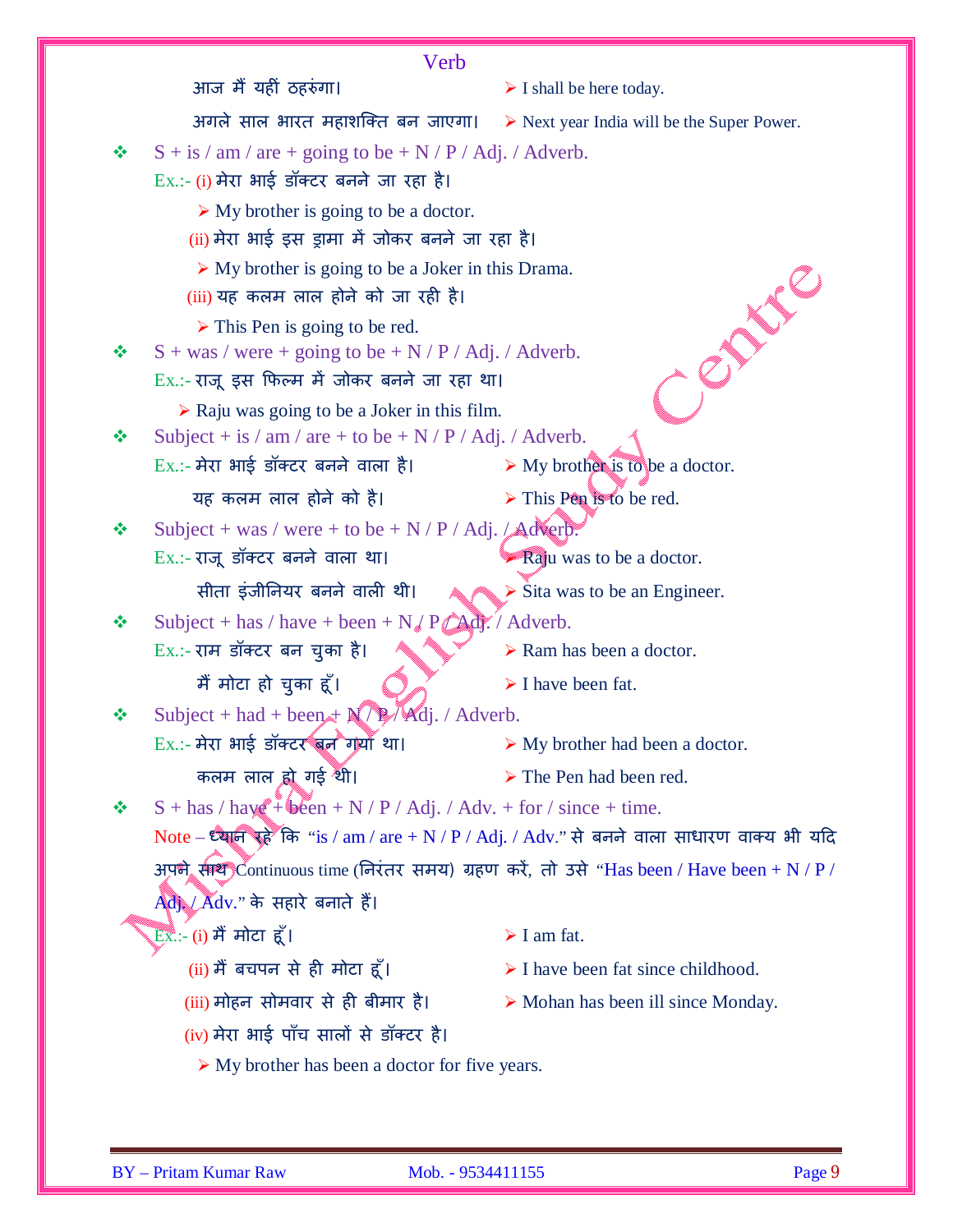|   | Verb                                                                                          |                                                                                                     |
|---|-----------------------------------------------------------------------------------------------|-----------------------------------------------------------------------------------------------------|
| ≪ | $S + had been + N / P / Adj. / Adv. + for / since + time.$                                    |                                                                                                     |
|   | $Ex$ .:- (i) मोहन बचपन से ही मोटा था।                                                         | $\triangleright$ Mohan had been fat since childhood.                                                |
|   | (ii) मैं बचपन से ही मोटा था।                                                                  | $\triangleright$ I had been fat since childhood.                                                    |
|   | $\triangleleft Block - II \triangleright$                                                     |                                                                                                     |
|   | ≻ Be + Infinitive $(To + v1)$ – योजना                                                         |                                                                                                     |
| ❖ | Subject $+$ is / am / are $+$ Infinitive.                                                     |                                                                                                     |
|   |                                                                                               | Ex.:- (i) मैं दिल्ली जाने को हूँ।/ मैं दिल्ली जाने वाला हूँ।/ मेरा दिल्ली जाना तय है। / मेरा दिल्ली |
|   |                                                                                               | जाना सुनिश्चित है। / मेरी दिल्ली जाने की योजना / प्लान / इरादा है।                                  |
|   | $\triangleright$ I am to go to Delhi.                                                         |                                                                                                     |
|   | (ii) राजू का नया कार खरीदना सुनिश्चित है।                                                     |                                                                                                     |
|   | $\triangleright$ Raju is to buy a new car.                                                    |                                                                                                     |
|   | (iii) मोहन का अगले माह पटना आने की योजना है।                                                  |                                                                                                     |
|   | $\triangleright$ Mohan is to come to Patna next month.                                        |                                                                                                     |
| ❖ | Subject + is / am / are + about + Infinitive. – नज़दीकी स्रोजना                               |                                                                                                     |
|   | Ex.:- (i) राजू अब दिल्ली जाने ही वाला है।                                                     |                                                                                                     |
|   | $\triangleright$ Raju is about to go to Delhi.                                                |                                                                                                     |
|   | (ii) सीता स्टेज पर नाचने को ही है।                                                            |                                                                                                     |
|   | $\triangleright$ Sita is about to dance on the stage.                                         |                                                                                                     |
|   | Subject + is / am / are + just about + Infinitive. $-\frac{1}{2}$ नजदीकी योजना                |                                                                                                     |
|   | Ex.:- (i) राजू स्टेज पर नाचने - बार्चेने को है।                                               |                                                                                                     |
|   | > Raju is just about to dance on the stage.                                                   |                                                                                                     |
|   | (ii) मोहन नया कार खरीदने चल ही पड़ा है।                                                       |                                                                                                     |
| ❖ | > Mohan is just about to buy a new car.<br>Subject + $\text{wag}^{\prime}$ were + Infinitive. |                                                                                                     |
|   | Ex.:- (i) कर का नया कार खरीदना तय था।                                                         |                                                                                                     |
|   | <b>X</b> Raju was to buy a new car.                                                           |                                                                                                     |
|   | (ii) मोहन की दिल्ली जाने की योजना तय था।                                                      |                                                                                                     |
|   | $\triangleright$ Mohan was to go to Delhi.                                                    |                                                                                                     |
|   | $\frac{1}{2}$ + was / were + about + Infinitive.                                              |                                                                                                     |
|   | $Ex.$ :- (i) मोहन नया कार खरीदने वाला ही था।                                                  |                                                                                                     |
|   | $\triangleright$ Mohan was about to buy a new car.                                            |                                                                                                     |
|   | (ii) सीता दिल्ली जाने को ही थी।                                                               |                                                                                                     |
|   | $\triangleright$ Sita was about to go to Delhi.                                               |                                                                                                     |
|   | $S + was / were + just + about + Infinite.$                                                   |                                                                                                     |
|   |                                                                                               |                                                                                                     |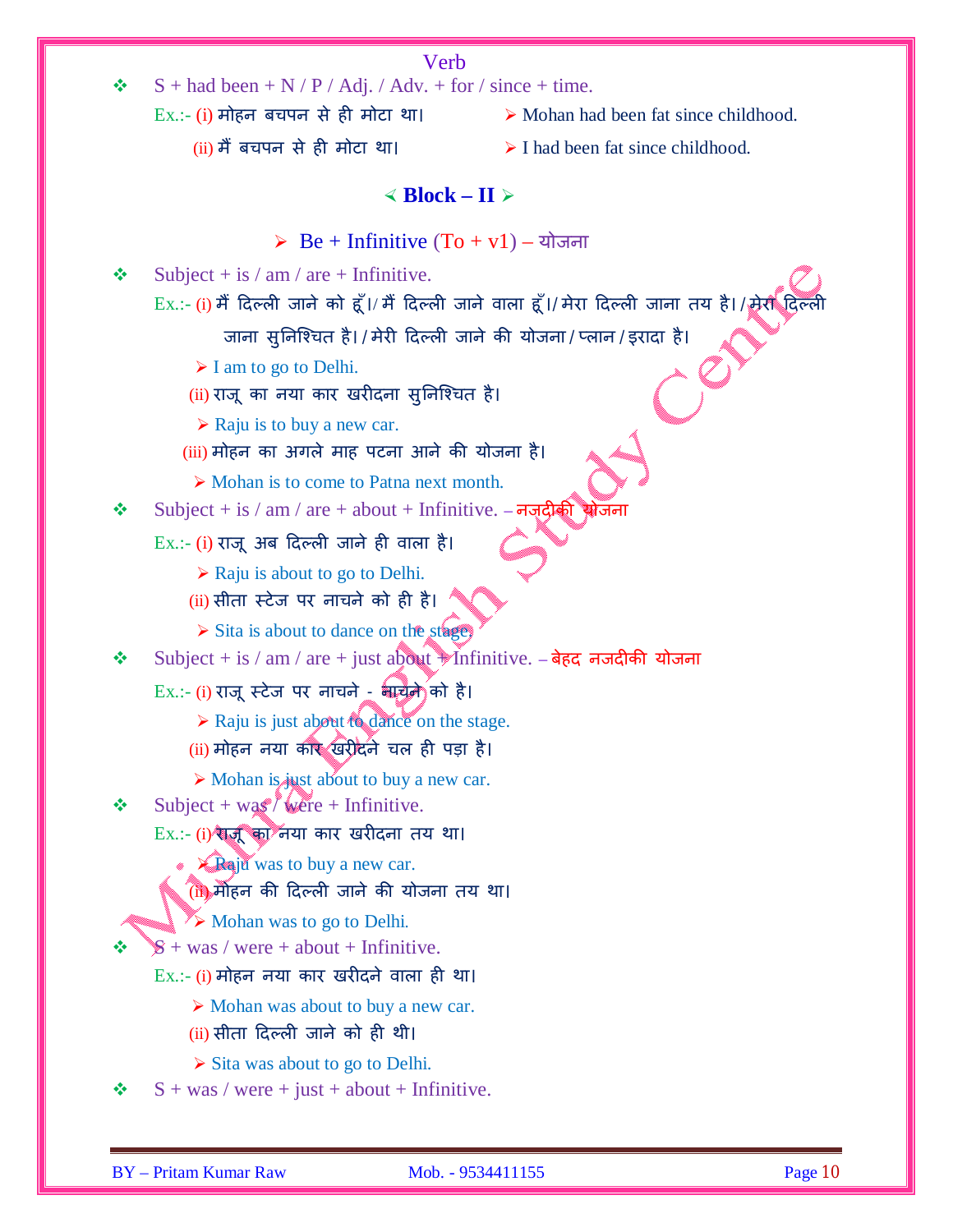|   |                                                            |                                         | Verb                                                        |                                                     |                                                                                                 |         |
|---|------------------------------------------------------------|-----------------------------------------|-------------------------------------------------------------|-----------------------------------------------------|-------------------------------------------------------------------------------------------------|---------|
|   | $Ex.$ :- राम स्टेज पर नाचने - नाचने को था।                 |                                         |                                                             |                                                     |                                                                                                 |         |
|   |                                                            |                                         | $\triangleright$ Ram was just about to dance on the stage.  |                                                     |                                                                                                 |         |
| ≪ | $S + is / am / are + going + infinity.$                    |                                         |                                                             |                                                     |                                                                                                 |         |
|   | $Ex$ .:- मोहन स्टेज पर नाचने जा रहा है।                    |                                         |                                                             |                                                     |                                                                                                 |         |
|   |                                                            |                                         | $\triangleright$ Mohan is going to dance on the stage.      |                                                     |                                                                                                 |         |
| ❖ | $S + was / were + going + Infinite.$                       |                                         |                                                             |                                                     |                                                                                                 |         |
|   | $Ex.$ :- मोहन स्टेज पर नाचने जा रहा था।                    |                                         |                                                             |                                                     |                                                                                                 |         |
|   |                                                            |                                         | $\triangleright$ Mohan was going to dance on the stage.     |                                                     |                                                                                                 |         |
|   |                                                            |                                         |                                                             |                                                     | $S + is / am / are + Scheduled / Slated + Infinite. - पूर्व निर्धारित समय$                      |         |
|   |                                                            |                                         |                                                             |                                                     | Note - यह Structure दर्शाता है, कि कोई योजना अपने पूर्व-निर्धारित समय पर होने वाली है।          |         |
|   | Ex.:- (i) सोमवार को मेरा दिल्ली जाना तय है।                |                                         |                                                             |                                                     |                                                                                                 |         |
|   |                                                            |                                         | $\triangleright$ I am scheduled to go to Delhi on Monday.   |                                                     |                                                                                                 |         |
|   |                                                            |                                         | (ii) राजू का अगले माह कार खरीदना सुनिश्चित है।              |                                                     |                                                                                                 |         |
|   |                                                            |                                         | $\triangleright$ Raju is slated to buy a car next month.    |                                                     |                                                                                                 |         |
|   | $S + was / were + Scheduled / Slated + Infinite.$          |                                         |                                                             |                                                     |                                                                                                 |         |
|   | $Ex$ .:- (i) सोमवार को मेरा दिल्ली जाना तय था।             |                                         |                                                             |                                                     |                                                                                                 |         |
|   |                                                            |                                         | $\triangleright$ I was scheduled to go to Delhi on Monday.  |                                                     |                                                                                                 |         |
|   |                                                            |                                         |                                                             | (ii) 2005 में राजू का नया कार खरीदना बिल्कुल तय था। |                                                                                                 |         |
|   |                                                            |                                         | $\triangleright$ Raju was slated to buy a new car in 2005.  |                                                     |                                                                                                 |         |
| ❖ | $S + was / were + to have + v3.$                           |                                         |                                                             |                                                     |                                                                                                 |         |
|   |                                                            |                                         |                                                             |                                                     | Note – यह Structure दर्शाता है कि Subject दवारा Past Tense में कोई कार्य होने वाला था, पर       |         |
|   | हुआ नहीं यानि वह कार्य पूरा होते होते रह गया।              |                                         |                                                             |                                                     |                                                                                                 |         |
|   | Ex.:- (i) पिछले माह मैं दिल्ली जाते जाते रह गया।           |                                         |                                                             |                                                     |                                                                                                 |         |
|   | $\triangleright$ I was to have gone to Delhi last year.    |                                         |                                                             |                                                     |                                                                                                 |         |
|   | (ii) 2005 में राज, नया कार खरीदने को था, पर नहीं खरीद सका। |                                         |                                                             |                                                     |                                                                                                 |         |
|   |                                                            |                                         | $\triangleright$ Raju was to have bought a new car in 2005. |                                                     |                                                                                                 |         |
|   |                                                            |                                         | $\triangleleft Block - III$                                 |                                                     |                                                                                                 |         |
|   |                                                            |                                         | $\frac{1}{2}$ Have + Infinitive – फर्ज / मजबूरी             |                                                     |                                                                                                 |         |
|   |                                                            |                                         |                                                             |                                                     |                                                                                                 |         |
|   | Have                                                       | v2<br>Had                               | v3<br>Had                                                   | v <sub>4</sub>                                      | v <sub>5</sub>                                                                                  |         |
|   | $S +$ has / have + Infinitive.                             |                                         |                                                             | <b>Having</b>                                       | <b>Has</b>                                                                                      |         |
|   |                                                            |                                         |                                                             |                                                     | Ex.:- (i) मुझे दिल्ली जाना है। / मुझे दिल्ली जाना पड़ता है। / मुझे दिल्ली जाना जरूरी है। / मेरा |         |
|   |                                                            |                                         |                                                             |                                                     |                                                                                                 |         |
|   |                                                            |                                         |                                                             |                                                     | दिल्ली जाना फर्ज बनता है।/मैं दिल्ली जाने को विवश हूँ।/मुझे दिल्ली जाने को हालत बनी है।/        |         |
|   | मेरी दिल्ली जाना मजबूरी हो गया है।                         |                                         |                                                             |                                                     |                                                                                                 |         |
|   |                                                            | $\triangleright$ I have to go to Delhi. |                                                             |                                                     |                                                                                                 |         |
|   | <b>BY</b> - Pritam Kumar Raw                               |                                         |                                                             | Mob. - 9534411155                                   |                                                                                                 | Page 11 |
|   |                                                            |                                         |                                                             |                                                     |                                                                                                 |         |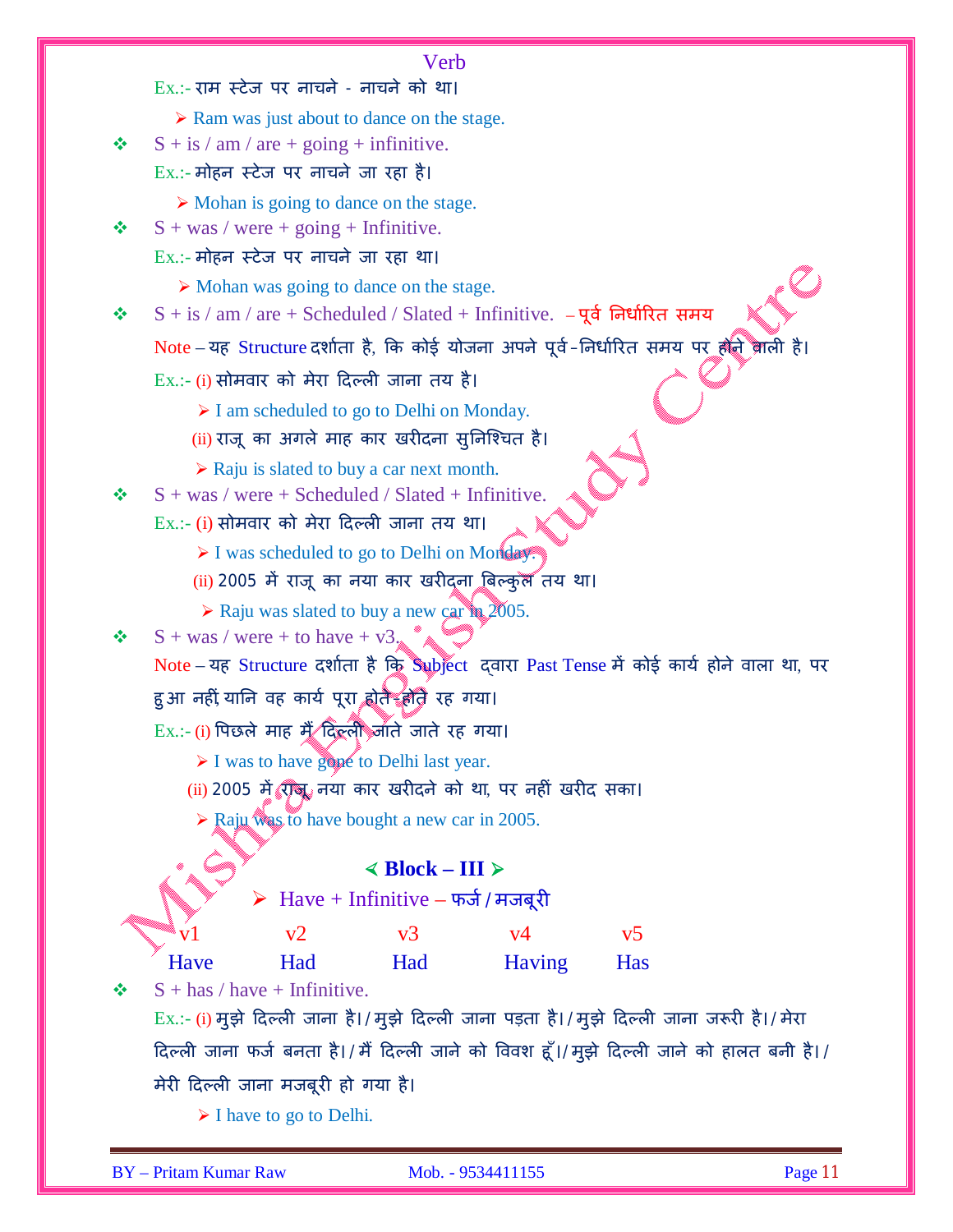|    | Verb                                                                                                              |
|----|-------------------------------------------------------------------------------------------------------------------|
|    | (ii) हम लोगों को माँ - बाप का सेवा करना फर्ज बनता है।                                                             |
|    | $\triangleright$ We have to serve our Parents.                                                                    |
|    | (iii) राजू को नया कार खरीदना लाज़मी हो गया है।                                                                    |
|    | $\triangleright$ Raju has to buy a new car.                                                                       |
| ∙⊱ | $S + had + Infinite.$                                                                                             |
|    | $Ex.$ :- (i) उसे पैसे के लिए भीख माँगना पड़ा।                                                                     |
|    | $\triangleright$ He had to beg for money.<br>(ii) राजू को दिल्ली जाना जरूरी था।                                   |
|    | $\triangleright$ Raju had to go to Delhi.                                                                         |
| ❖  | $S + shall / will + have + Infinite.$                                                                             |
|    | <b>PARK</b><br>$Ex.$ :- (i) कल आपको दिल्ली जाना पड़ेगा।                                                           |
|    | $\triangleright$ You will have to go to Delhi tomorrow.                                                           |
|    | (ii) राजू नया कार खरीदने को विवश हो जाएगा।                                                                        |
|    | $\triangleright$ Raju will have to buy a new car.                                                                 |
|    | (iii) आपको स्टेज पर नाचना ही होगा।                                                                                |
|    | $\triangleright$ You will have to dance on the stage.                                                             |
| ❖  | $S + may + have + Infinite. - \overline{\sigma}$ यादा संभावन्                                                     |
|    | Ex.:- (i) हो सकता है कि राजू को स्टेज पर नाचना पड़ें।                                                             |
|    | $\triangleright$ Raju may have to dance on the stage.                                                             |
|    | (ii) शायद मोहन को नया कार खरीदना पड़ जाए।                                                                         |
|    | $\triangleright$ Mohan have to buy a new car.                                                                     |
|    | (iii) शायद कल आपको दिल्ली जाना पड़ जाए।                                                                           |
|    | > You may have to go to Delhi tomorrow.                                                                           |
| ❖  | $S + \text{might have} + \text{Infinite}$                                                                         |
|    | Ex.:- (i) शायद ही राजू को स्टेज पर नाचना पड़े।                                                                    |
|    | $\triangleright$ Raju might have to dance on the stage.                                                           |
|    | <u>(ii) इस बात</u> की कम ही संभावना बनती है, कि मोहन को दिल्ली जाना पड़ेगा।                                       |
|    | Mohan might have to go to Delhi.<br>$S +$ should have + Infinitive. – इच्छा / सलाह                                |
|    |                                                                                                                   |
|    | $Ex:=$ (i) आपको दवा ले लेनी चाहिए।<br>$\triangleright$ You should have to go to Delhi because his brother is ill. |
| ❖  | $S +$ would have + Infinitive. $-$ ख्वाब                                                                          |
| ❖  | If $+ S +$ were / v2 / had $+ O / C + S +$ would have $+$ Infinitive.                                             |
|    | Ex.:- (i) यदि मैं भिखारी होता, तो मुझे भीख माँगना पड़ जाता।                                                       |
|    | $\triangleright$ If I were a beggar I would have to beg.                                                          |
|    | (ii) यदि राजू दिल्ली जाता, तो उसे 500 रु की नौकरी करनी पड़ जाती।                                                  |
|    |                                                                                                                   |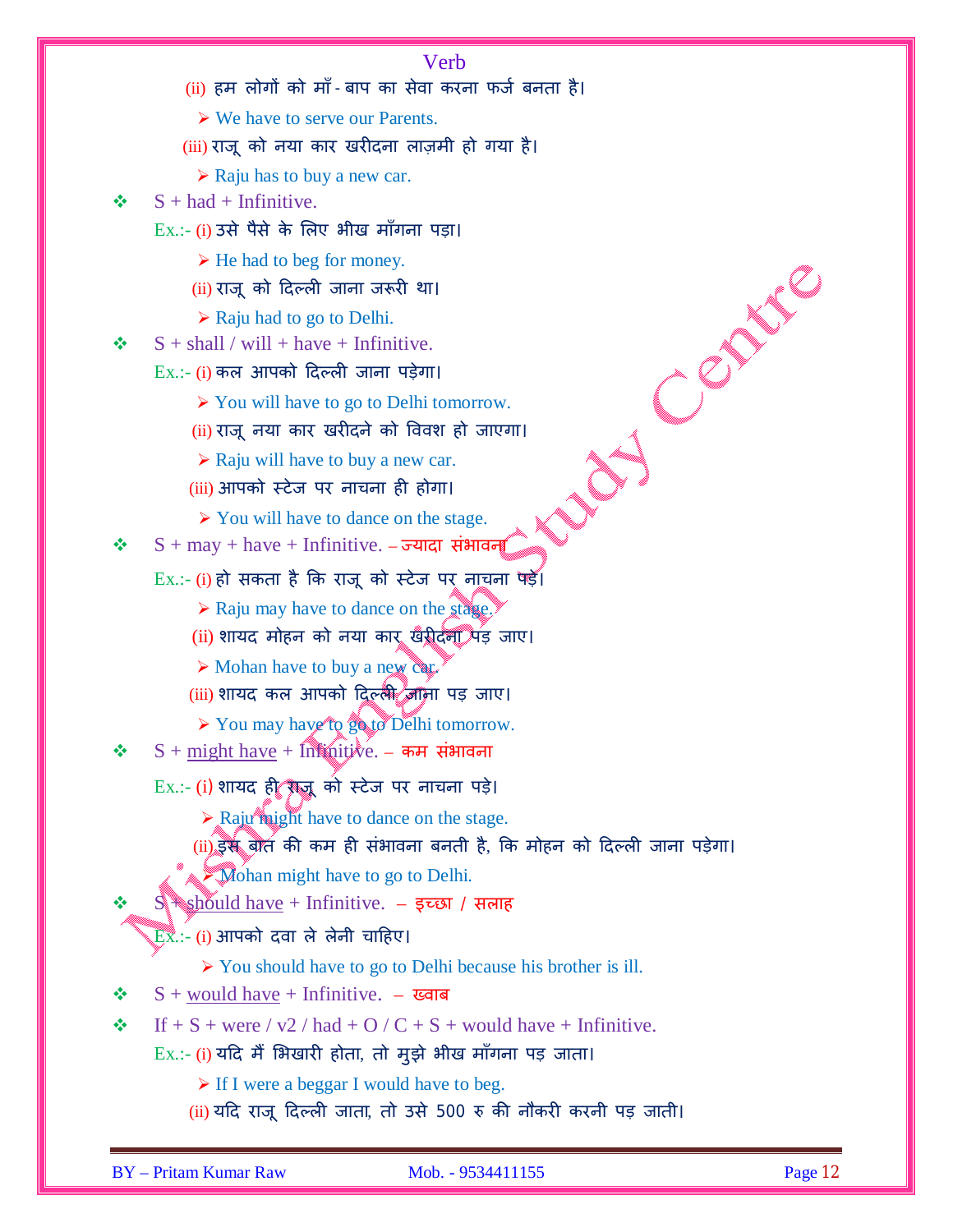|                                                                              |                                                                                                   | Verb                                                                                 |               |                                                                                                     |  |
|------------------------------------------------------------------------------|---------------------------------------------------------------------------------------------------|--------------------------------------------------------------------------------------|---------------|-----------------------------------------------------------------------------------------------------|--|
| $\triangleright$ If Raju went to Delhi, he would have to work for Rs. - 500. |                                                                                                   |                                                                                      |               |                                                                                                     |  |
| (iii) यदि मेरे पास पैसा होता, तो मुझे फाईन चुकाना पड़ जाता।                  |                                                                                                   |                                                                                      |               |                                                                                                     |  |
| $\triangleright$ If I had money I would have to pay fine.                    |                                                                                                   |                                                                                      |               |                                                                                                     |  |
| ❖                                                                            |                                                                                                   | $S + \frac{is}{am}/\frac{are}{are} + \text{having} + \text{Infinitive}.$ – कार्यजारी |               |                                                                                                     |  |
|                                                                              |                                                                                                   | Ex.:- (i) मुझे पैसे के लिए भीख माँगना पड़ रहा है।                                    |               | $\triangleright$ I am having to beg for money.                                                      |  |
|                                                                              | (ii) राजू को दिल्ली जाना पड़ रहा है।                                                              |                                                                                      |               | $\triangleright$ Raju is having to go to Delhi.                                                     |  |
| ❖                                                                            | $S + was / were + having + Infinite.$                                                             |                                                                                      |               |                                                                                                     |  |
|                                                                              |                                                                                                   |                                                                                      |               | Ex.:- (i) उसे पैसे के भीख माँगना पड़ रहा था। $\triangleright$ He was having to beg for money        |  |
|                                                                              |                                                                                                   |                                                                                      |               | (ii) मोहन को स्टेज पर नाचना पड़ रहा था। > Mohan was having to dance on the stage.                   |  |
|                                                                              |                                                                                                   | $\triangleleft Block - IV \triangleright$                                            |               |                                                                                                     |  |
|                                                                              |                                                                                                   |                                                                                      |               | $\triangleright$ $\rm\;Have$ – के पास होना, को होना, रखना, लेना, ग्रहण करना, खाना, पीना, पहनना etc. |  |
| v <sub>1</sub>                                                               | v2                                                                                                | v <sub>3</sub>                                                                       | v4            |                                                                                                     |  |
| Have                                                                         | Had                                                                                               | Had                                                                                  | <b>Having</b> | <b>Has</b>                                                                                          |  |
|                                                                              |                                                                                                   | ≻ Have + N / P – अधिकार                                                              |               |                                                                                                     |  |
| $S + has / have + N / P$<br>❖                                                |                                                                                                   |                                                                                      |               |                                                                                                     |  |
|                                                                              |                                                                                                   | $Ex.$ :- (i) मेरे पास एक कार है / मुझको एक कार है / मैं कार रखता हूँ।                |               |                                                                                                     |  |
|                                                                              | $\triangleright$ I have a car. / I take a car.                                                    |                                                                                      |               |                                                                                                     |  |
| (ii) मैं परीक्षा के लिए नई नीति अपनाता हूँ $\blacktriangleright$             |                                                                                                   |                                                                                      |               |                                                                                                     |  |
| $\triangleright$ I have a new policy for example.                            |                                                                                                   |                                                                                      |               |                                                                                                     |  |
| (iii) हम लोग सुबह में दादा जी का आंशीर्वाद ग्रहण करते है।                    |                                                                                                   |                                                                                      |               |                                                                                                     |  |
| $\triangleright$ We have the blessing of Grandfather in the morning.         |                                                                                                   |                                                                                      |               |                                                                                                     |  |
|                                                                              | (iv) रात में हम लोग रोटी - दाल खाते है।<br>$\triangleright$ We have bread and pulse eat at night. |                                                                                      |               |                                                                                                     |  |
| $S + had + N / P$                                                            |                                                                                                   |                                                                                      |               |                                                                                                     |  |
| ❖                                                                            |                                                                                                   | Ex.:- (i) पिछले भाँह राजू नया कार ले लिया।                                           |               |                                                                                                     |  |
|                                                                              | $\triangleright$ Required a new car last month.                                                   |                                                                                      |               |                                                                                                     |  |
|                                                                              |                                                                                                   | (ii) मोहन परीक्षा के लिए नई नीति अपनाया।                                             |               |                                                                                                     |  |
|                                                                              |                                                                                                   | Mohan had a new policy for exam.                                                     |               |                                                                                                     |  |
|                                                                              | $S + \delta h$ all / will + have + N / P                                                          |                                                                                      |               |                                                                                                     |  |
|                                                                              |                                                                                                   | Ex.:- (i) अगले साल मेरे पास नई कार हो जाएगी।                                         |               |                                                                                                     |  |
|                                                                              | $\triangleright$ I shall have a new car next year.                                                |                                                                                      |               |                                                                                                     |  |
|                                                                              |                                                                                                   | (ii) मैं परीक्षा के लिए नई नीति अपनाऊँगा।                                            |               |                                                                                                     |  |
|                                                                              |                                                                                                   | $\triangleright$ I shall have a new policy for exam.                                 |               |                                                                                                     |  |
|                                                                              |                                                                                                   | (iii) राजू दादा जी का आशीर्वाद ग्रहण करेगा।                                          |               |                                                                                                     |  |
|                                                                              |                                                                                                   | $\triangleright$ Raju will have the blessing of Grandfather.                         |               |                                                                                                     |  |
|                                                                              |                                                                                                   |                                                                                      |               |                                                                                                     |  |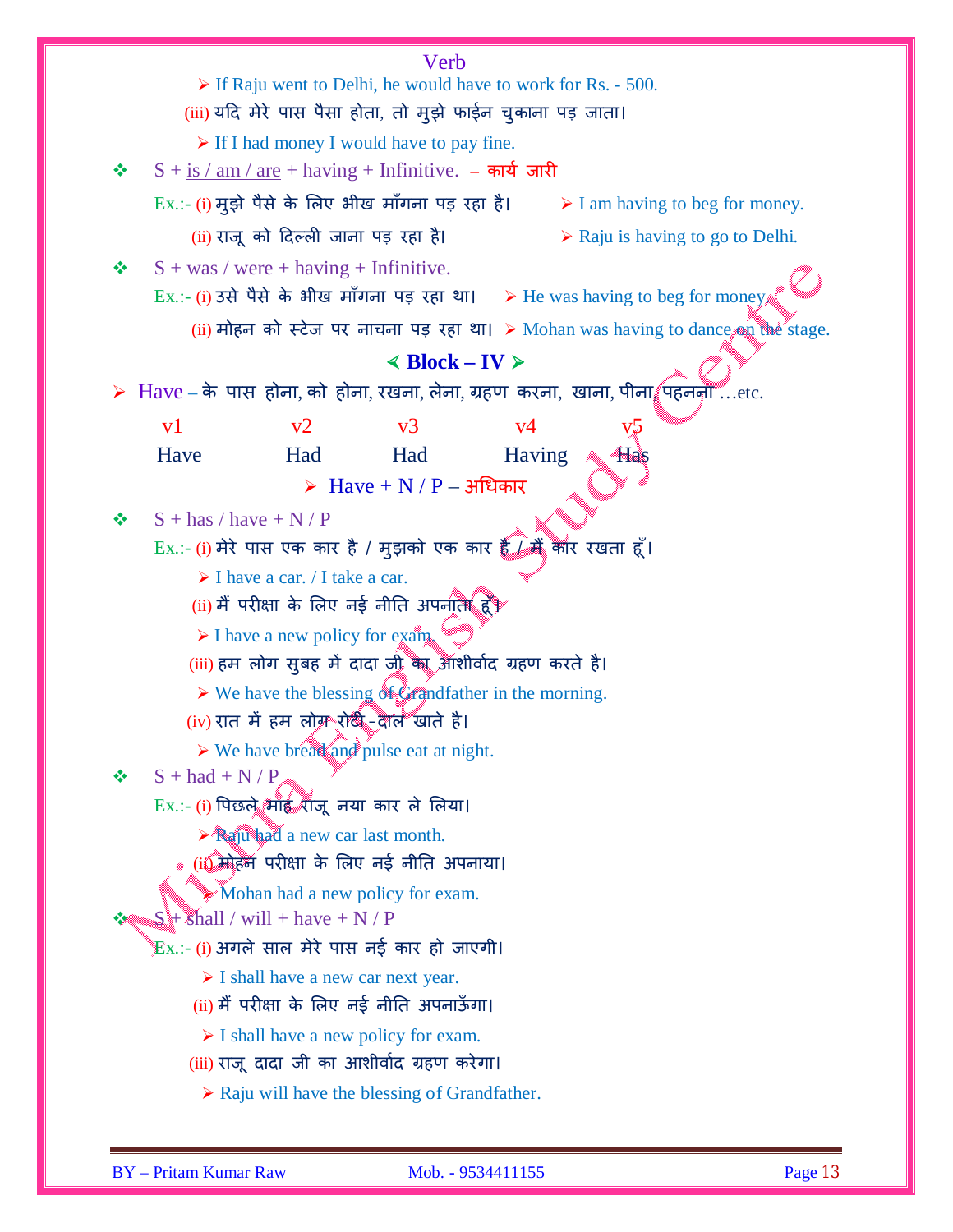**Example 2018** Verb  $\div$  S + may + have + N / P Ex.:- (i) शायद मोहन नया कार ले ले। Mohan may have a new car. (ii) हो सकता है, कि राजू परीक्षा के लिए नई नीति अपनावे।  $\triangleright$  Raju may have a new policy for exam. (iii) इस बात की संभावना ज्यादा बनती है, कि मोहन नया कार ले लेगा।  $\triangleright$  Mohan may have a new car.  $Note - \xi$ यान रहे कि यदि 'May' से Possibility का भाव व्यक्त होता हो, तो उसका Interrogative Structure बनाने हेतु Affirmative Structure में 'Do you think' जोड़ देते है।  $Ex$ .:- क्या राम के पास नया कार होने का संभावना बनता है? ▶ Do you think Ram may have a new car?  $\div$  S + might + have + N / P – कम संभावना  $Ex.:-$  (i) शायद ही मोहन नया कार ले ले। Mohan might have a new car. (ii) इस बात की कम ही संभावना बनती है, कि राजू परीक्षा के लिए नई नीति अपनावे।  $\triangleright$  Raju might have a new policy for exam.  $\div$  S + should + have + N / P – इच्छा / सलाह  $Ex.$ :- (i) आपके पास एक नई कार होनी चाहिए।  $\triangleright$  You should have a new car. (ii) राजू एक छाğ है, उसके पास कलम होना बेहतर होगा।  $\triangleright$  Raju is a student, he should have a pen.  $\bullet$  S + <u>ought to</u> + have + N **/ P – नै**तिक अधिकार Ex.:- (i) एक ड़ाईवर के पास लॉइसेंस होना नैतिक ज़िम्मेदारी है।  $\triangleright$  A Driver ought to have a license. (ii) आपके पास कलम रहना ही चाहिए।  $\triangleright$  You ought to have a pen.  $\div$  S + must have  $\div$  N / P – प्रबल संभावना Ex. (i) आपके पास नया कार होने का पूरा-पूरा संभावना बंता है।  $\triangleright$  You must have a new car. (ii) राजू के पास कलम रहना लाज़मी है।  $\blacktriangleright$  Raju must have a pen.  $S +$  would have  $+ N / P - \overline{c}$ वाब If  $+ S +$  were / v2 / had  $+ O/C + S +$  would have  $+ N/P$ Ex.:- (i) पिछले माह मैं एक नया कार ले सकता था।  $\triangleright$  I could have a new car last month. (ii) मैं परीक्षा के लिए नई नीति अपना सकता था।  $\triangleright$  I could have a new policy for exam.  $\div$  S + used to + have + N / P – पुरानी आदत Ex.:- (i) बचपन में मेरे पास पैसा रहा करता था।  $\triangleright$  I used to have money in childhood. (ii) मेरे दादा जी हाथी रखा करते थे।  $\rightarrow$  My Grandfather used to have an elephant.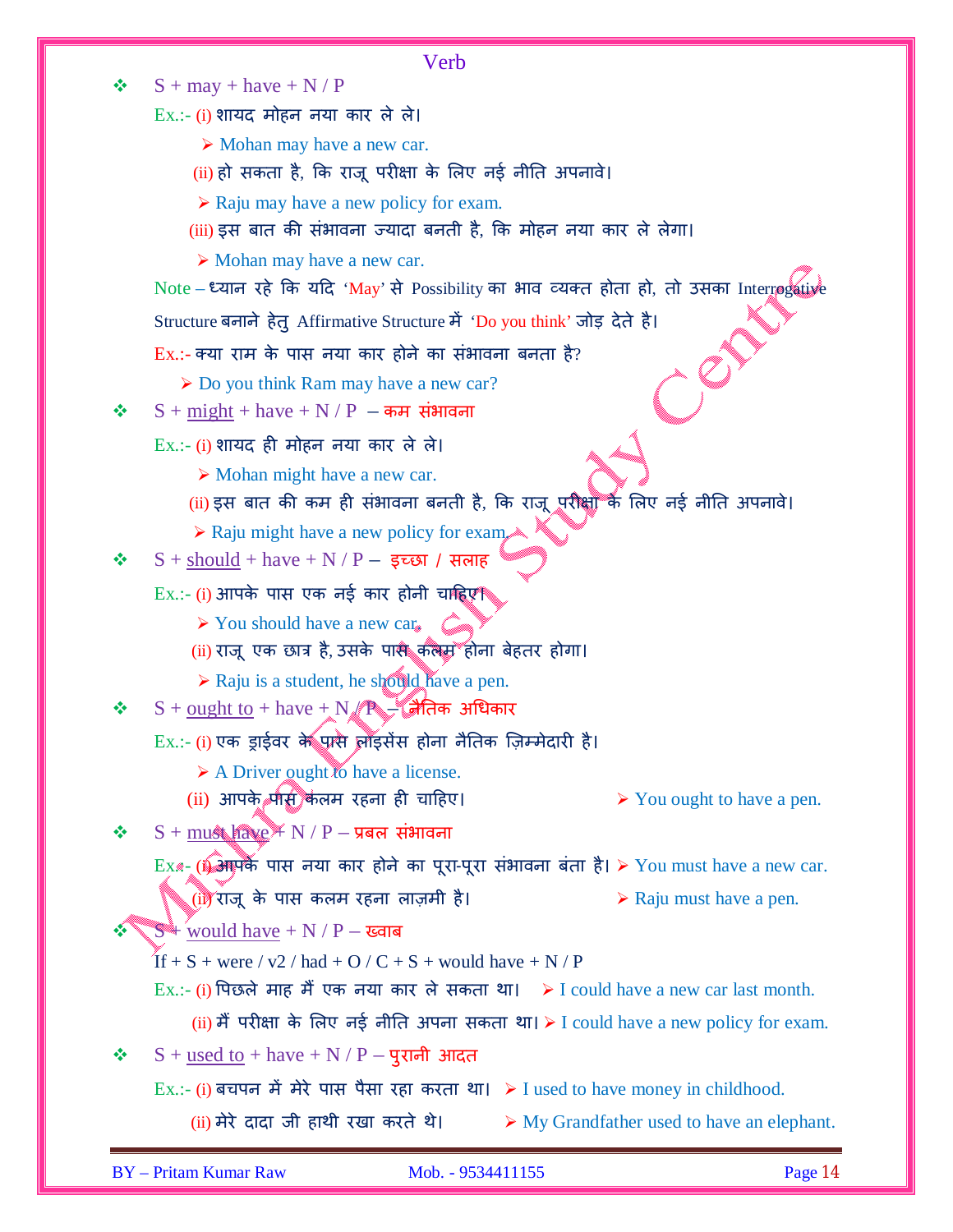|   | Verb                                                                                                     |
|---|----------------------------------------------------------------------------------------------------------|
| ❖ | $S + need not + have + N / P - \pi \sqrt{r}$ नहीं                                                        |
|   | Ex.:- (i) मुझे मोटरसाइकिल रखने की कोई जरूरत नहीं हैं। > I need not have a motorcycle.                    |
|   | (ii) राजू को पैसे की क्या आवश्यकता।<br>$\triangleright$ Raju need not have money.                        |
| ❖ | $S +$ has / have + to have + N / P                                                                       |
|   | Ex.:- (i) मुझे एक नया कार लेना जरूरी हैं।<br>$\triangleright$ I have to have a new car.                  |
|   | (ii) मुझे परीक्षा के लिए नई नीति अपनाना है।                                                              |
|   | $\triangleright$ I have to have a new policy for exam.                                                   |
|   | INE<br>(iii) राजू को नई नीति अपनाना फर्ज बनता हैं।                                                       |
|   | $\triangleright$ Raju has to have a new policy.                                                          |
| ❖ | $S + had + to have + N / P$                                                                              |
|   | Ex.:- पिछले माह मुझे एक नया कार लेना पड़ा। > I had to have a new car last month.                         |
| ❖ | $S + shall / will have + to have + N / P$                                                                |
|   | $\triangleright$ You will have to have a new car.<br>Ex.:- आपको एक नया कार लेना होगा।                    |
| ❖ | $S + is / am / are + going to have + N / P$                                                              |
|   | Ex.:- (i) मैं एक नया कार लेने जा रहा हूँ।<br>$\triangleright$ I am going to have a new car.              |
|   | (ii) राजू परीक्षा के लिए नई नीति अपनाने जा रहा है।                                                       |
|   | $\triangleright$ Raju is going to have a new policy for example.                                         |
| ❖ | $S + was / were + going to have + N / R/$                                                                |
|   | $Ex.$ :- (i) मैं एक नया कार लेने जा रहा थ $\mathbb Q$<br>$\triangleright$ I was going to have a new car. |
|   | (ii) राजू एक नया कार लेने जा रहा था।<br>$\triangleright$ Raju was going to have a new car.               |
| ❖ | $S + is / am / are (be) + to have$ Infinitive) + N / P                                                   |
|   | Ex.:- (i) राजू एक नया कार बेने वाला है।                                                                  |
|   | $\triangleright$ Raju is to have a pew car.                                                              |
|   | (ii) मोहन परीक्षा के लिए नई नीति अपनाने को है।                                                           |
| ❖ | $\triangleright$ Mohan is to have a new policy for exam.<br>$S + was$ were + to have + N / P             |
|   | $\text{Ex}_{\mathcal{S}^-}$ (i) पिछले माह राजू एक नया कार लेने को था।                                    |
|   | Raju was to have a new car last month.                                                                   |
|   | (ii) मोहन परीक्षा के लिए नई नीति अपनाने को था।                                                           |
|   | $\triangleright$ Mohan was to have a new policy for exam.                                                |
| ❖ | $S + was / were + to have had + N / P$                                                                   |
|   | Ex.:- (i) पिछले माह राजू नया कार लेते-लेते रह गया।                                                       |
|   | $\triangleright$ Raju was to have had a new car last month.                                              |
|   | (ii) मोहन परीक्षा के लिए नई नीति अपनाने वाला था, पर नहीं अपनाया।                                         |
|   | $\triangleright$ Mohan was to have had a new policy for exam.                                            |
|   |                                                                                                          |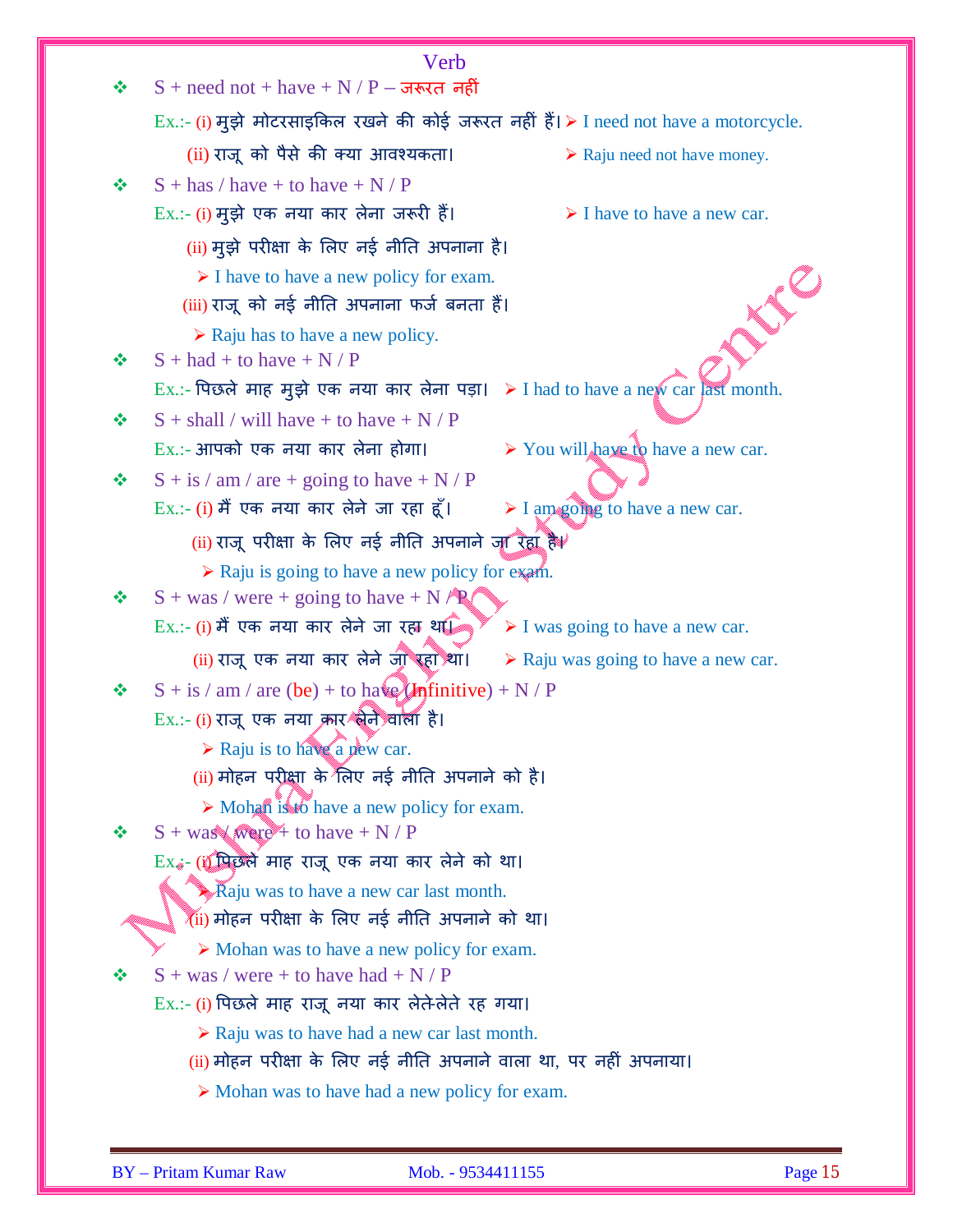|   |                                                |                                                              | Verb<br>$\triangleleft Block - V \triangleright$            |                                                                                            |
|---|------------------------------------------------|--------------------------------------------------------------|-------------------------------------------------------------|--------------------------------------------------------------------------------------------|
|   |                                                |                                                              | $\triangleleft$ Modals Verb – $(S + \text{Modal} + v1 + O)$ |                                                                                            |
|   | ➤                                              | Can                                                          | Could                                                       |                                                                                            |
|   | $\blacktriangleright$<br>$\blacktriangleright$ | May<br>Shall                                                 | Might<br>Should                                             |                                                                                            |
|   | $\blacktriangleright$                          | Will                                                         | Would                                                       |                                                                                            |
|   | $\blacktriangleright$                          |                                                              | Used to, Ought to, Need not, Dare not & Must.               |                                                                                            |
|   |                                                |                                                              | $\triangleright$ $Can$ – (वर्तमान क्षमता)                   |                                                                                            |
| ❖ |                                                | To show a Present ability or capacity.                       |                                                             |                                                                                            |
|   |                                                | $\triangleright$ S + Can + v1 + Object                       |                                                             |                                                                                            |
|   |                                                | $Ex.$ :- (a) मैं यह सवाल बना सकता हूँ।                       |                                                             | $\triangleright$ I can solve this Question.                                                |
|   |                                                | (b) राजू यह काम करने में सक्षम है।                           |                                                             | > Raju can dothis work.                                                                    |
|   |                                                |                                                              | (c) मैं रात में वहाँ जाने का क्षमता रखता हूँ।               | $\triangleright$ I can go there at night.                                                  |
| ❖ |                                                |                                                              | To get Permission – (In family or circle use)               |                                                                                            |
|   |                                                | $\triangleright$ Can + S + v1 + O +?                         |                                                             |                                                                                            |
|   |                                                | $Ex.$ :- माँ क्या यह आम खा जाऊँ?                             |                                                             | $\triangleright$ Mother can Leat this mango?                                               |
| ❖ |                                                | To give Permission.                                          |                                                             |                                                                                            |
|   | $S + Can$                                      |                                                              |                                                             |                                                                                            |
|   |                                                | Ex.:- May I come in sir? - Yes, you can                      |                                                             |                                                                                            |
| ❖ |                                                | To prohibit strictly.<br>$\triangleright$ S + can't + v1 + O |                                                             |                                                                                            |
|   |                                                | Ex.:- यह तार बिल्कुल मत छूना(                                |                                                             | $\triangleright$ You can't touch this wire.                                                |
| ❖ |                                                |                                                              | To show a strong possibility with resources.                |                                                                                            |
|   |                                                | $\triangleright$ S + can + v1 + O                            |                                                             |                                                                                            |
|   |                                                |                                                              | $Ex$ .:- राम के अनुसार आज पापा के आने की संभावना बनती है।   |                                                                                            |
|   |                                                |                                                              | > According to Ram Papa can come today.                     |                                                                                            |
| ❖ |                                                |                                                              | To show the target of a present action with so that.        |                                                                                            |
|   |                                                |                                                              | > Present Action + so that + S + can + v1 + O               |                                                                                            |
|   |                                                |                                                              | Ex.: मैं दिल्ली जा रहा हूँ, ताकि एक अच्छी नौकरी पा जाऊँ।    |                                                                                            |
|   |                                                |                                                              | I'am going to Delhi, so that I can get a good job.          |                                                                                            |
|   |                                                | With some Phrasal uses.                                      |                                                             |                                                                                            |
|   |                                                | (a) $S + can't help + v4 + O$                                |                                                             | Note – यह Structure दर्शाता है, कि Subject अपने किसी आदत अथवा जज़्बात का ऐसा शिकार         |
|   |                                                |                                                              |                                                             |                                                                                            |
|   |                                                | भविष्य में वह कार्य करेगा ही।                                |                                                             | हो गया है, कि वह कोई कार्य करने से अपने आप को रोक नहीं सकता, यानि वह वर्तमान या            |
|   |                                                |                                                              |                                                             |                                                                                            |
|   |                                                |                                                              |                                                             | Ex.:- (i) राजू स्टेज पर नाचे बिना रह ही नहीं सकता। > Raju can't help dancing on the stage. |
|   |                                                |                                                              | (b) वह सिगरेट पिये बिना मानेगा ही नहीं।                     | $\triangleright$ He can't help smoking.                                                    |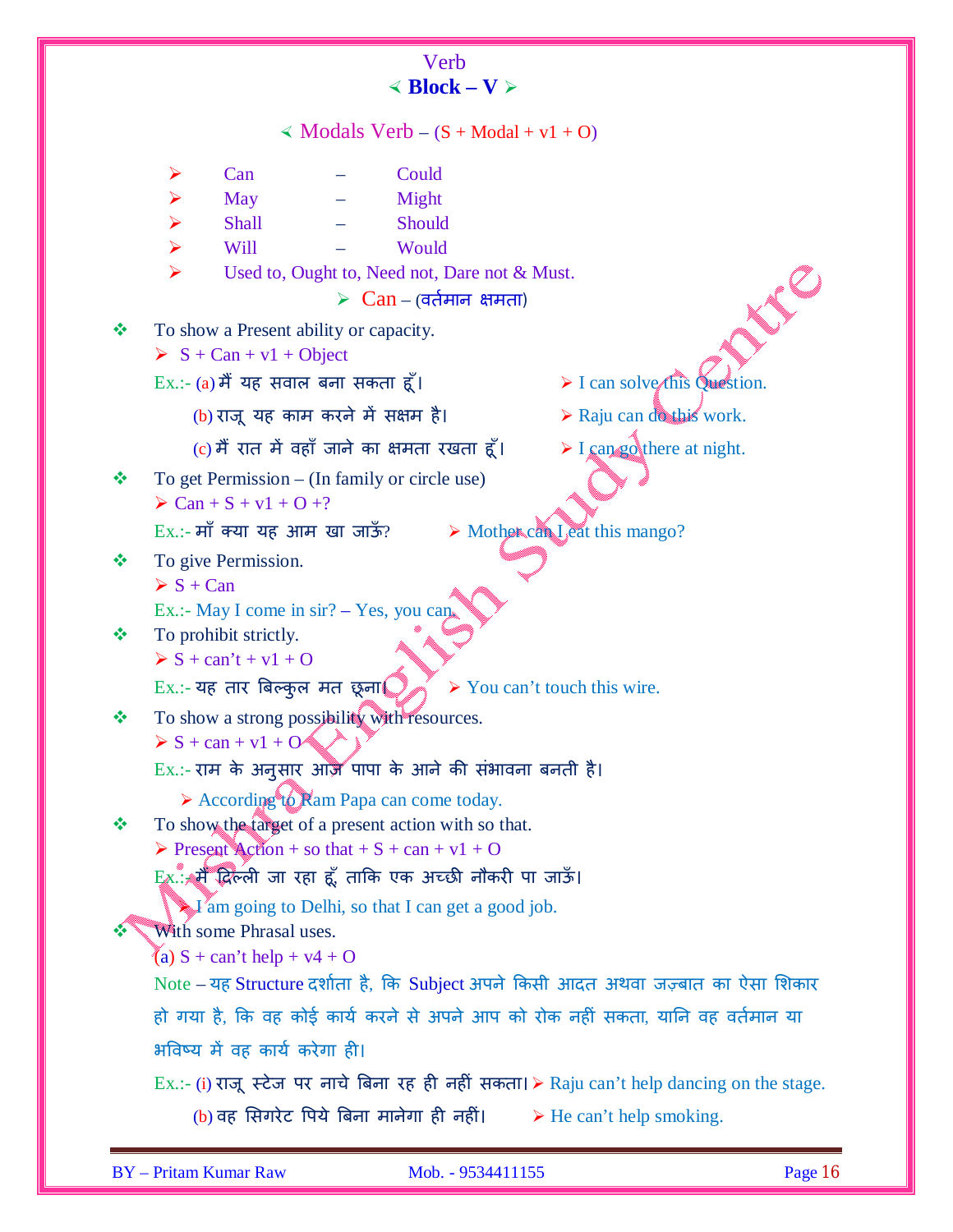|   | Verb                                                                                                             |
|---|------------------------------------------------------------------------------------------------------------------|
|   | (b) $S + can't have + Object + v4$                                                                               |
|   | Note – यह Structure दर्शाता है, कि Subject वर्तमान अथवा भविष्य में किसी अन्य को कोई कार्य                        |
|   | करने का इजाजत नहीं दे सकता, यानि उसे कार्य करने से रोक देगा।                                                     |
|   | Ex.:- (a) मैं तुझे यहाँ सिगरेट पीने का अनुमति नहीं दूंगा।                                                        |
|   | $\triangleright$ I can't have you smoking here.                                                                  |
|   | (b) वे लोग मुझे स्टेज पर नाचने का इजाजत नहीं दे सकते।                                                            |
|   | $\triangleright$ They can't have me dancing on the stage.                                                        |
|   | LEN<br>$\triangleright$ Could – (भूतकालिक क्षमता)                                                                |
| ❖ | To show a Past ability or capacity.<br>$\triangleright$ S + could + v1 + Object                                  |
|   | $Ex.$ :- मैं पिछले साल नया कार खरीदने का क्षमता रखता था।                                                         |
|   | $\triangleright$ I could buy a new car last year.                                                                |
| ≪ | To show a less ability or capacity of Present.<br>$\triangleright$ S + could + v1 + Object                       |
|   | Ex.:- जैसे-तैसे मैं यह सवाल बना भी सकता हूँ। $\triangleright$ I could solve this Question.                       |
| ❖ | To arise Question for one's wishes or permission.                                                                |
|   | $\triangleright$ Could + S + v1 + Object +?                                                                      |
|   | $Ex$ .:- क्या आप यहा बैठना पसंद करेंगे?<br>Could you seat here?<br>、≻                                            |
| ≪ | As the Past form of 'can'                                                                                        |
|   | Ex.:- Ram said that he can buy a new car.<br>$-({\bf x})$                                                        |
| ❖ | Ram said that he could buy a new car.<br>$ (\checkmark)$<br>$S + \text{could have} + v3 + \text{Object}$         |
|   | Note – यह Structure दशीता है कि Subject को प्रेतकाल में कोई कार्य करने का क्षमता था, फिर                         |
|   | भी पूरा न कर पाने के कारण अफसोस दर्शाया जा रहा है।                                                               |
|   | $Ex$ .:- परीक्षा में मैं यह सवाल बना ले सकता था।                                                                 |
|   |                                                                                                                  |
| ≪ | $\triangleright$ I could have solved this Question in Exam.<br>To show the target of a Past Action with so that. |
|   | $\triangleright$ Past Action + so that + S + could + v1 + Object                                                 |
|   | <b>Ex:</b> Raju went to Delhi so that he could get a good job.                                                   |
|   | In some Phrasal uses.                                                                                            |
|   | (a) $S$ + could not help + $v4$ + Object                                                                         |
|   | Note – यह Structure दर्शाता है, कि Subject प्रेतकाल में अपने आदत का ऐसा शिकार हो गया था,                         |
|   | की वह कोई कार्य करने से अपने को रोक नहीं सकता था, यानि कार्य कर ही डाला।                                         |
|   | Ex.:- (i) राजू सिगरेट पिये बिना नहीं माना।                                                                       |
|   | $\triangleright$ Raju couldn't help smoking.                                                                     |
|   | (ii) मोहन स्टेज पर नाचे बिना रह ही नहीं सकता था।                                                                 |
|   | $\triangleright$ Mohan couldn't help dancing on the stage.                                                       |
|   | <b>BY</b> - Pritam Kumar Raw<br>Page 17<br>Mob. - 9534411155                                                     |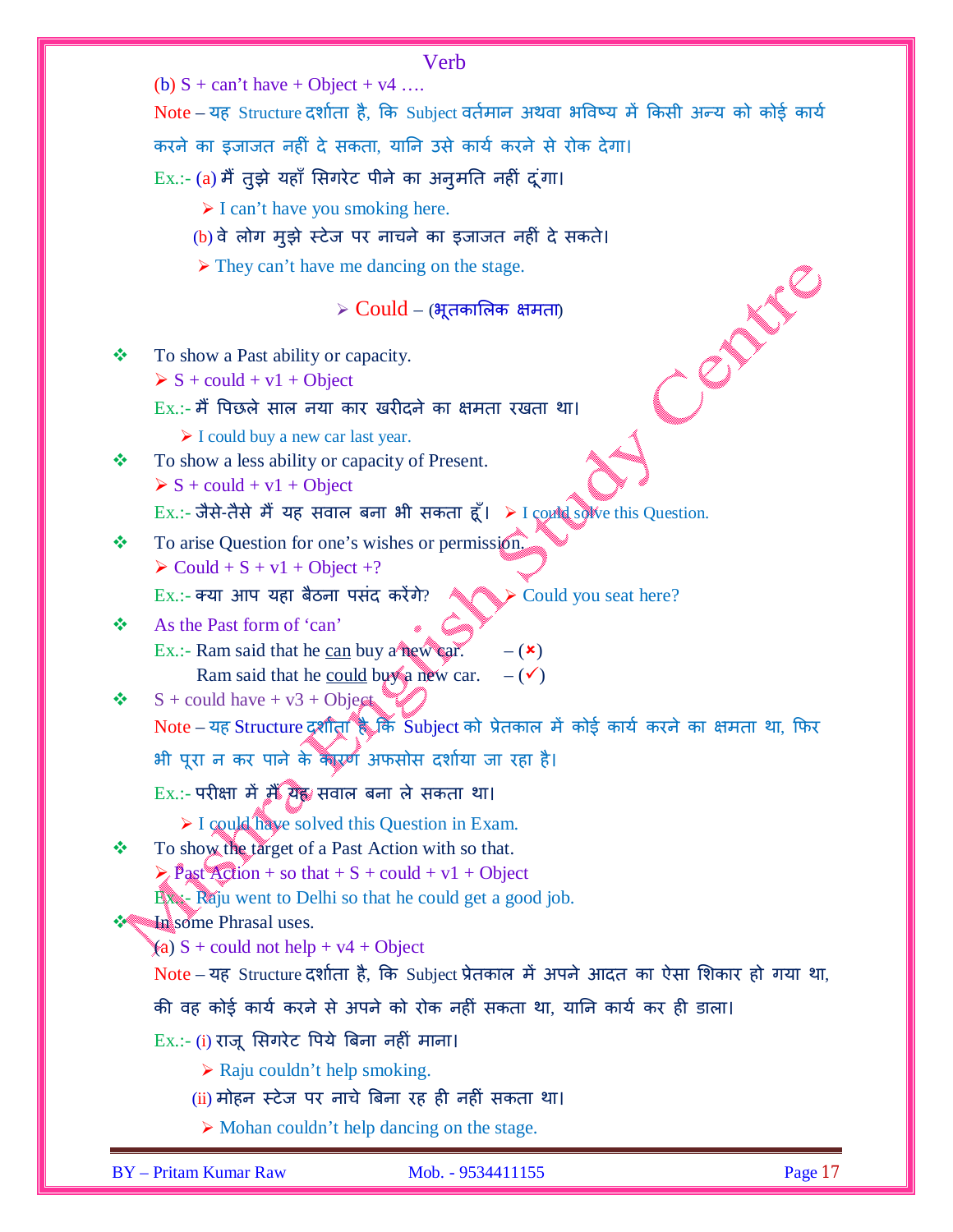**Example 2018** Verb (b)  $S + \text{couldn't have} + \text{Object} + v4 \dots$  $\overline{\text{Note}} - \overline{\text{arg}}$  Structure दर्शाता है कि Subject प्रेतकाल में किसी अन्य को कोई कार्य करने का इजाजत नहीं दिया, यानि उसे कार्य करने से रोक दिया। Ex.:- (a) मैं उसे यहाँ सिगरेट पीने का इजाजत नहीं दिया।  $\triangleright$  I couldn't have him smoking here. (b) राजू ने मुझे दिल्ली जाने नहीं दिया। Centre  $\triangleright$  Raju couldn't have me going to Delhi.  $\triangleright$  May **❖** To show a strong Possibility.  $\triangleright$  Subject + may + v1 + Object Ex.:- (a) शायद आज राजू आ जाए।  $\triangleright$  Raju may come today. (b) हो सकता है कि मोहन नया कार ले ले।  $\triangleright$  Mohan may buy a new car. (c) धौनी का इस मैच में खेलने की ज्यादा संभावना बनती है।  $\triangleright$  Dhoni may play in this match. Note – ध्यान रहे कि यदि 'May' से संभावना का बोध हो, तो उसका Interrogative Structure बनाने हेतु Affirmative Structure के पहले Do you think जोड़ दिया जाता है।  $\triangleright$  Do you think + Subject + may + v1 + Object + ? Ex.:- क्या आज राजू के आने की संभवना बनती है।  $\triangleright$  Do you think Raju may come today?  $\div$  To get permission. (In formal way)  $\triangleright$  May + S + v1 + O  $\rightsquigarrow$ ? Ex.:- May I come in Sir?  $\div$  To give Permission.  $\triangleright$  S + may Ex.:- May I come in sir? Ans. - Yes, you may.  $\div$  To show a bless / curse / wish.  $\sqrt{Ma\sqrt{a^2+S}+v^2+O}$  $\mathbf{E}$ .:- (a) भगवान करते कि आपकी नौकरी लग जाती।  $\blacktriangleright$  May you get a good job. (b) ऊपर वाले मेहरबान हो जाते, कि दाऊद मर जाता।  $\blacktriangleright$  May Daud die. To show the target of a Present Action with 'so that'.  $\triangleright$  Present Action + so that + S + may + v1 + O Ex.:- मैं दिल्ली जा रहा हूँ, ताकि एक अच्छी नौकरी पा सकूँ।  $\triangleright$  I am going to Delhi, so that I may get a good job.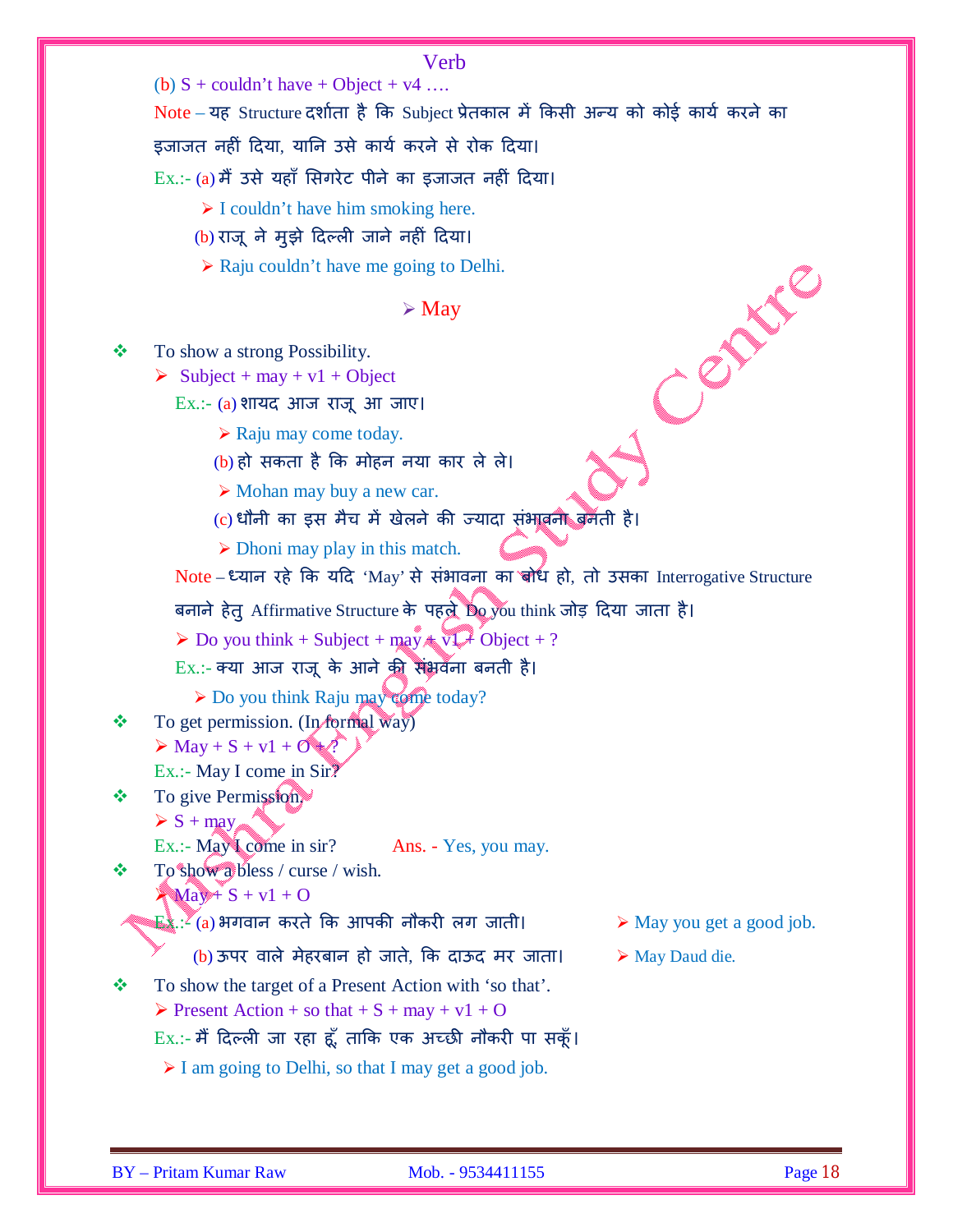#### $\triangleright$  Might

 $\triangleleft$  To show a weak Possibility  $\triangleright$  S + might + v1 + O  $Ex.:- (a)$  शायद ही राजू नया कार खरीद पाये।  $\triangleright$  Raju might buy a new car. (b) इस बात की कम ही संभावना बनती हैं कि मोहन दिल्ली जाएगा।  $\triangleright$  Mohan might go to Delhi. Note - Úयान रहे ͩक यǑद Might के तहत Possibility का Sense Ǒदया जाय, तो उसका Interrogative Structure बनाने हेतुः Affirmative Struc. से पहले Do you think जोड़ दिया जाता है। Ex.:- क्या आज राजू के आने की कुछ भी संभावना बनता है।  $\triangleright$  Do you think Raju might come today? As the Past form of "May"  $Ex.:$  Ram said that he may solve the Question. Ram said that he might solve the Question. ◆ To show the target of a Past action with "So that".  $\triangleright$  Past Action + so that + S + Might + v1 + O Ex.:- मोहन दिल्ली चला गया, ताकि वह एक अच्छी नौकरी पा जाए। Mohan went to Delhi so that he might get a good job.  $\div$  S + Might have + v3 + O Note – यह Structure दर्शाता है, कि Subject को प्रेतकाल में कोई कार्य करने की संभावना थी, जिसे पूरा न कर पाने के कारण अफसोस दर्शाया जा रहा हैं। Ex.:- पिछले माह मैं दिल्ली चला गया होता, पर चूक गया। > I might have gone to Delhi last month.  $\triangleright$  Shall / Will > प्रायः किसी 1<sup>st</sup> Person Subject 'I / we' के साथ Shall आता हैं, जबकि 2<sup>nd</sup> तथा 3<sup>rd</sup> Person Subject मैं Will आता हैं, जबकि अन्य Subject के साथ Shall का प्रयोग होता है।  $Ex.:$  I shall go there, He will come today.  $\mathbb N$ ote – ध्यान रहे कि किसी Emphatic Structure के तहत I / we में will आता है, जबकि अन्य Subject के साथ Shall का प्रयोग होता हैं। Ex.:- (a) मैं वहाँ जरूर जाऊंगा।  $\blacktriangleright$  I will go there. (b) वह आज जरूर आएगा।  $\triangleright$  He shall come today. Uses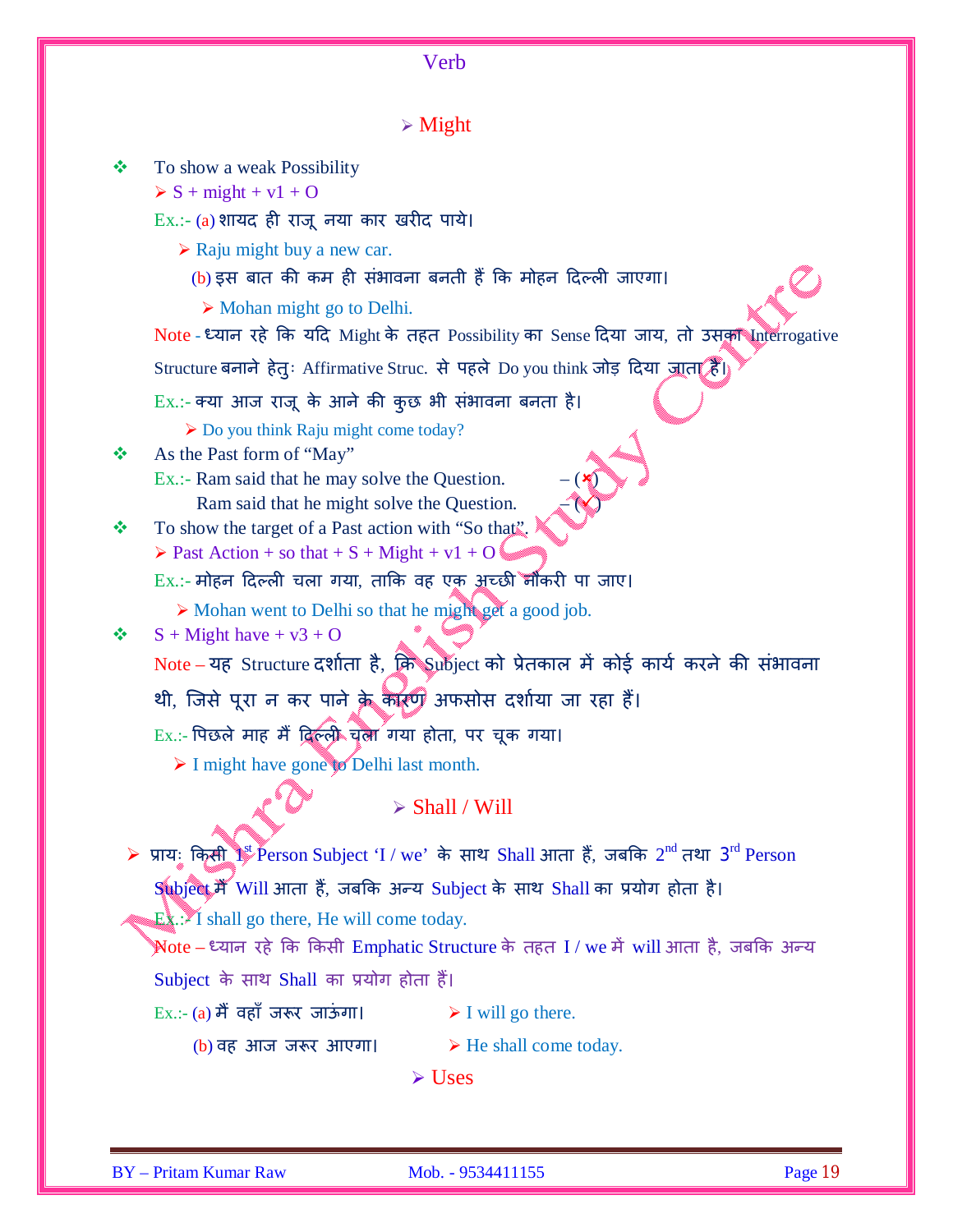|   | Verb                                                                                                                  |
|---|-----------------------------------------------------------------------------------------------------------------------|
| ❖ | To show a simple futurity.                                                                                            |
|   | $\triangleright$ S + shall / will + v1 + O                                                                            |
|   | Ex.:- मैं कल दिल्ली जाऊंगा।<br>$\triangleright$ I shall go to Delhi tomorrow.                                         |
| ❖ | The repetition of shall / will is avoided in a conditional sentence, it is replaced by using                          |
|   | Present Indefinite tense with the part that shows condition.                                                          |
|   | Note – ध्यान रहे कि प्रायः इसके तहत Conditional Part की शुरुआत If / when / as soon as / as                            |
|   | long as / until / unless  etc. से होता हैं।                                                                           |
|   | Ex.:- (a) When he $will$ come you will go.<br>$-({\bf x})$                                                            |
|   | $-(\checkmark)$<br>$\triangleright$ When he comes you <u>will</u> go.                                                 |
|   | $-({\bf x})$<br>(b) I shall give money, if you will dance.                                                            |
| ❖ | $-(\checkmark)$<br>$\triangleright$ I shall give money, if you dance.<br>Will come to arise Question or one's wishes. |
|   | $\triangleright$ Will + S + v1 + O +?                                                                                 |
|   | $Ex.$ :- चाय लिजिएगा?<br>$\triangleright$ Will you take tea?                                                          |
| ❖ | To show suggestion $+$ Precaution with else.                                                                          |
|   | $\triangleright$ Suggestion + else + S + shall / will / would + v1 + O                                                |
|   | Ex.:- जल्दी चल नहीं तो ट्रेन छूट जाएगी।                                                                               |
|   | $\triangleright$ Run fast, else you will miss the train.                                                              |
|   | $\triangleright$ Should                                                                                               |
| ❖ |                                                                                                                       |
|   | To make a suggestion.<br>$\triangleright$ S + should + v1 + O                                                         |
|   | Ex.:- (a) आपको दवा ले लेना बेहतर होगा।<br>$\triangleright$ You should take medicine.                                  |
|   | (b) नया कार खरीदना आपके हित में है।<br>$\triangleright$ You should buy a new car.                                     |
|   | (c) आपको दिल्ली चले जाना चाहिए।<br>$\triangleright$ You should go to Delhi.                                           |
| ❖ | To Express wishes                                                                                                     |
|   | $\triangleright$ S + should $\mathbb{R}^n$                                                                            |
|   | Ex.:- (a) अब मैं यहाँ से चलूँ।<br>$\triangleright$ Now I should go from here.                                         |
|   | • (b) अब मुझे कार खरीद लेना ही बेहतर है।<br>$\triangleright$ Now I should buy a car.                                  |
| 豪 | To make a conditional suggestion.                                                                                     |
|   | $\triangleright$ Should + S + v1 + O + Suggestion                                                                     |
|   | Ex.:- Should you reach Delhi phone me immediately.                                                                    |
| ❖ | To make suggestion $+$ Precaution with lest.<br>$\triangleright$ Suggestion + lest + S + should + v1 + O              |
|   | Ex.:- जल्दी चल नहीं तो ट्रेन छूट जाएगी।<br>$\triangleright$ Run fast lest you should miss the train.                  |
| ❖ | $S +$ should have + $v + O$                                                                                           |
|   | Note - यह Structure दर्शाता है, कि Subject प्रेतकाल में कोई कार्य करने की ज़िम्मेदारी थी, जिसे                        |
|   | पूरा न कर पाने के कारण अफसोस दर्शाया जा रहा है।                                                                       |
|   |                                                                                                                       |
|   |                                                                                                                       |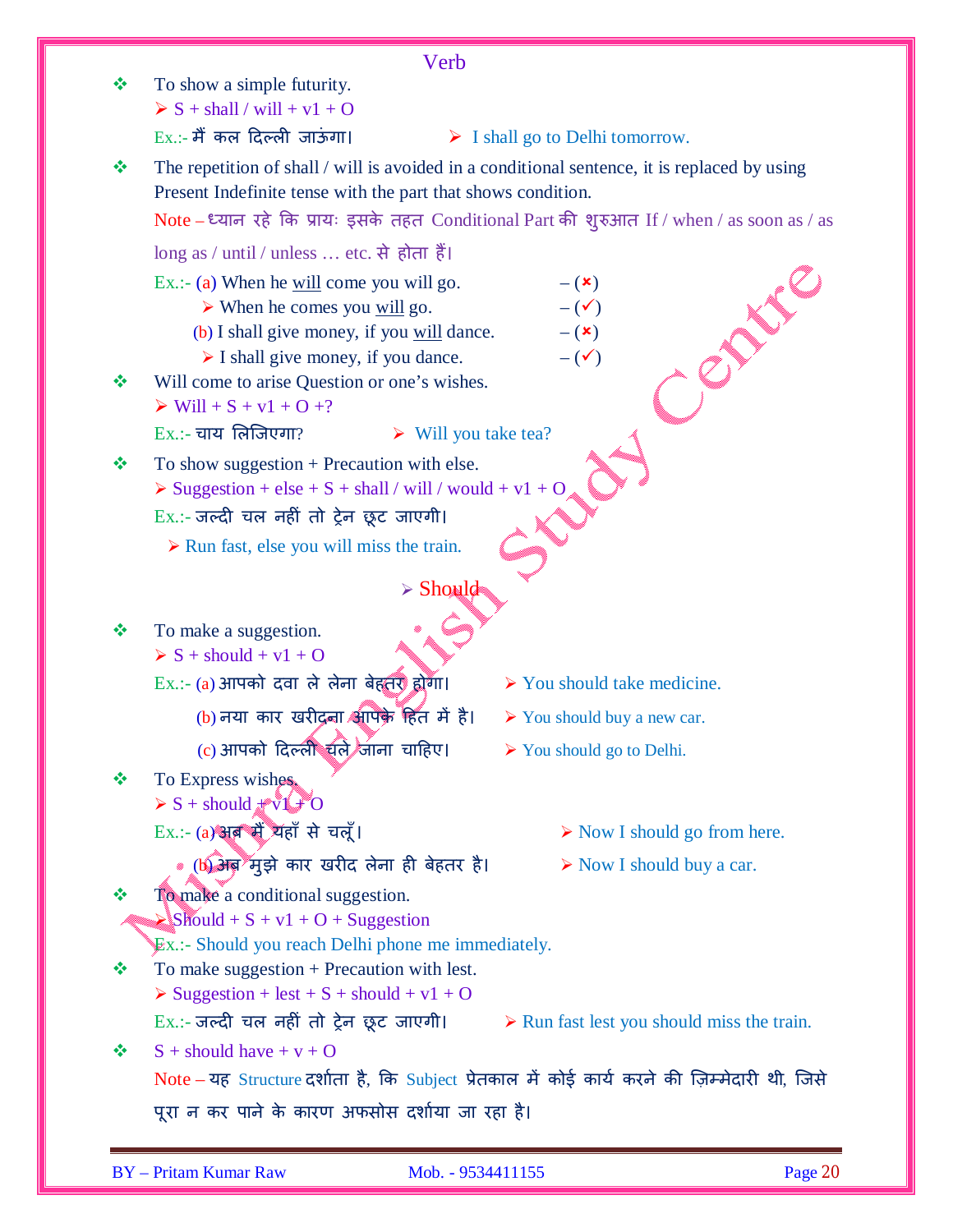Ex.:- (a) आपको दिल्ली चले जाना चाहिए था।  $\triangleright$  You should have gone to Delhi.

(b) बेहतर हूआ होता, जब तूम नया कार खरीद लिया होता।

You should have bought a new car.

#### $\triangleright$  Ought to

 $\div$  To show a Modal Action.

 $\triangleright$  S + ought to + v1 + Object

 $Ex.:- (a)$  हमें अपने माँ-बाप की सेवा करनी ही चाहिए।

- $\triangleright$  We ought to serve our parents.
- (b) आपको गरीबों की मदद करनी नैतिक ज़िम्मेदारी हैं।
- You ought to help the poor.

 $\mathbf{\hat{S}}$  + ought to have + v3 + O

Note – यह Structure दर्शाता है, कि Subject को प्रेतकाल में कोई कार्य करने की नैतिक

ज़िम्मेदारी थी, जिसे पूरा न कर पाने के कारण अफसोस दर्शाया जा रहा हैं।

 $Ex.:$ - आपको माँ - बाप का सेवा करना चाहिए।

You ought to have served your parents.

#### $\triangleright$  Must

 $\div$  To show the strongest possibility.

 $\triangleright$  S + must + v1 + Object

Ex.:- (i) आज राजू के आने का पूरा पूरा संभावना बनता हैं।

 $\triangleright$  Raju must come today.

(ii) इस बात की बेहद संभावना है, कि मोहन नया कार ले लेगा।

 $\triangleright$  Mohan must buy a hew car.

Note - ध्यान रहे कि जब Must के तहत संभावना का बोध हो, तो इनका Interrogative Structure बनाने हेतुः Affirmative Structure से पहले Do you think जोड़ दिया जाता हैं। Ex.:- क्या राजू के आने की पूरा-पूरा संभावना है?

 $\rightarrow$  Do you think Raju must come today?

 $\div$  To show a compulsion.

 $\triangleright$  S<sup>7</sup>+ must + v1 + Object

 $\mathbb{E}_{\mathrm{X},:}$  (a) आपको दिल्ली जाना लाज़मी है।  $\blacktriangleright$  You must go to Delhi.

(b) राजू को बिल्कुल नया कार खरीद लेनी चाहिए।  $\triangleright$  Raju must buy a new car.

 $\mathbf{\hat{P}}$  To show the strongest wishes.

- $\triangleright$  S + must + v1 + Object
- Ex.:- (a) मेरा यहाँ से चलना अब बेहद अच्छा होगा।  $\blacktriangleright$  I must go from here now.
	- (b) अब मैं चलही चलू।  $\blacktriangleright$  I must go now.
- -

PAINE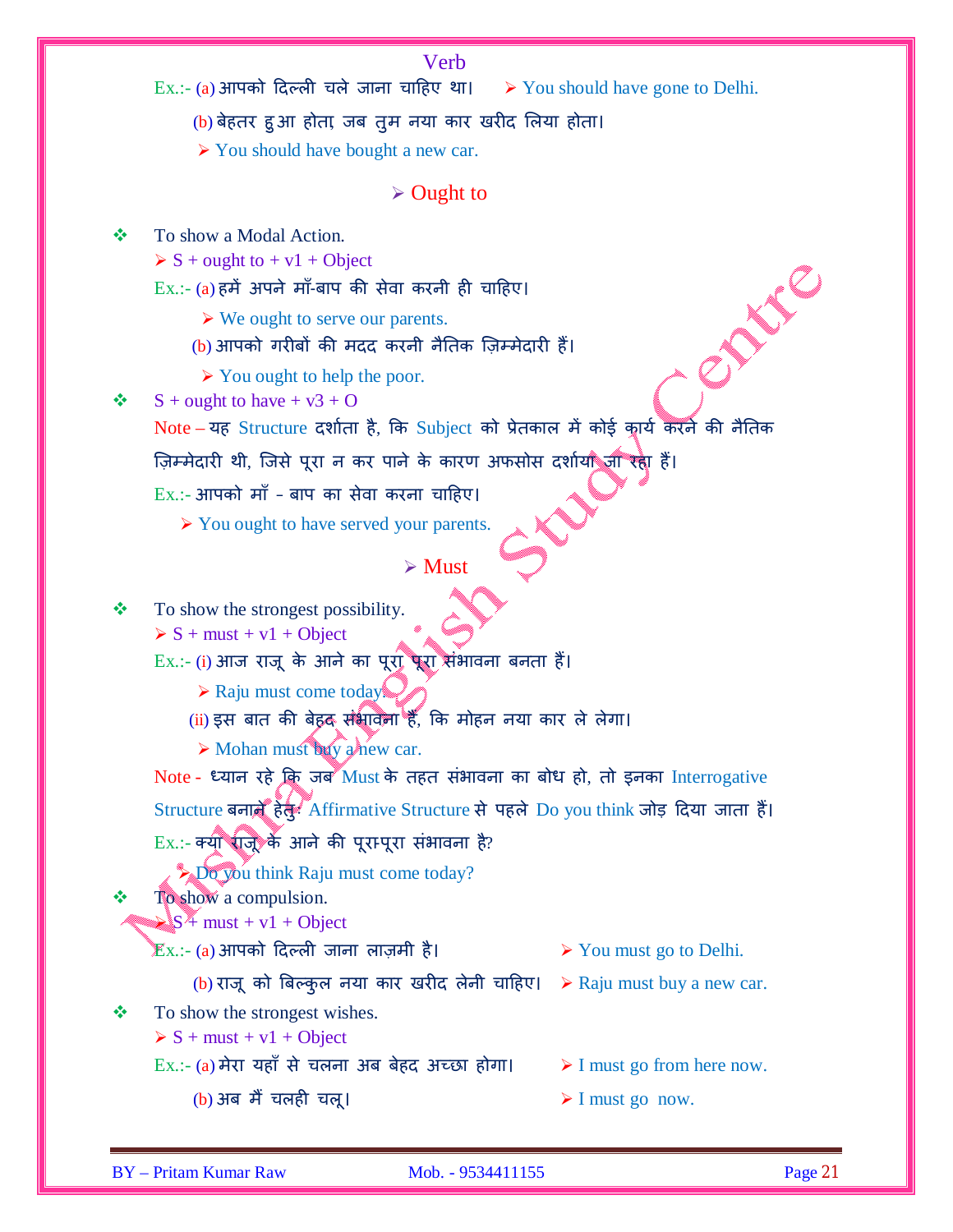|   | Verb                                                                                                                |
|---|---------------------------------------------------------------------------------------------------------------------|
| ❖ | To prohibit strictly.                                                                                               |
|   | $\triangleright$ S + mustn't + v1 + Object                                                                          |
|   | Ex.:- तुझे वहाँ बिल्कुल नहीं जाना होगा।<br>$\triangleright$ You mustn't go there.                                   |
| ❖ | $S + must have + v3 + Object$                                                                                       |
|   | Note – यह Structure दर्शाता है, कि Subject को प्रेतकाल में कोई कार्य करना अति आवश्यक था,                            |
|   | जिसे पूरा न कर पाने के कारण अफसोस दर्शाया जा रहा हैं।                                                               |
|   | Ex.:- आपको वहाँ जरूर जाना चाहिए था। $\triangleright$ You must have gone there.                                      |
|   | ERE<br>$\triangleright$ Would                                                                                       |
| ❖ | To show a future plan with stress.                                                                                  |
|   | $\triangleright$ S + would + v1 + Object                                                                            |
|   | Ex.:- कल राजू बिल्कुल आएगा।<br>$\triangleright$ Raju would come tomorrow.                                           |
| ❖ | As the past form of shall or will.                                                                                  |
|   | Ex.:- Ram said that he will buy a new car.<br>$ (x)$                                                                |
|   | $-(\checkmark)$<br>$\triangleright$ Ram said that he <u>would</u> buy a new car.                                    |
| ❖ | To arise Question for one's wishes.                                                                                 |
|   | $\triangleright$ Would + S + v1 + Object +?                                                                         |
|   | $Ex.:- (a)$ चाय) लेंगे।<br>Would you take tea?                                                                      |
|   | (b) क्या आप यहाँ बैठना पसंद करेंगे।<br>Would you sit here?                                                          |
| ❖ | To express Ideas or wishes.                                                                                         |
|   | $\triangleright$ S + would + like / dislike + Infinitive                                                            |
|   | Ex.:- मैं एक गीत गाना चाहता हूँ।<br>$\triangleright$ I would like to sing a song.                                   |
| ❖ | To show a Past habitual action.                                                                                     |
|   | Ex.:- वह यहाँ रोज आता था, बैठता था और जाता था।                                                                      |
|   | $\triangleright$ He would come here paily, he would sit and then he would go.                                       |
| ❖ | To make Imagination.                                                                                                |
|   | 1. Note - किसी Conditional Sentence के तहत Imagination को दर्शाने हेतुः वाक्य के                                    |
|   | Conditional Part में were / v2 / had + Object / Compliment का प्रयोग किया जाता हैं।                                 |
|   | $\blacktriangleright$ If $\blacklozenge$ S $\blacktriangleright$ were / v2 / had + O / C + S + would + v1 + Object. |
|   | $E_{k}$ $(a)$ यदि मैं पंछी होता, तो आकाश में उड़ता।                                                                 |
|   | $\triangleright$ If I would be a bird, I would fly in the sky.<br>$-(\mathbf{x})$                                   |
|   | $-(\checkmark)$<br>$\triangleright$ If I <u>were</u> a bird, I would fly in the sky.                                |
|   | (b) यदि मैं दिल्ली जाता, तो मैं एक कार खरीदता।                                                                      |
|   | $\triangleright$ If I go <u>would</u> go to Delhi, I would buy a new car.<br>$-({\bf x})$                           |
|   | $ (\checkmark)$<br>$\triangleright$ If I <u>went</u> to Delhi, I would buy a new car.                               |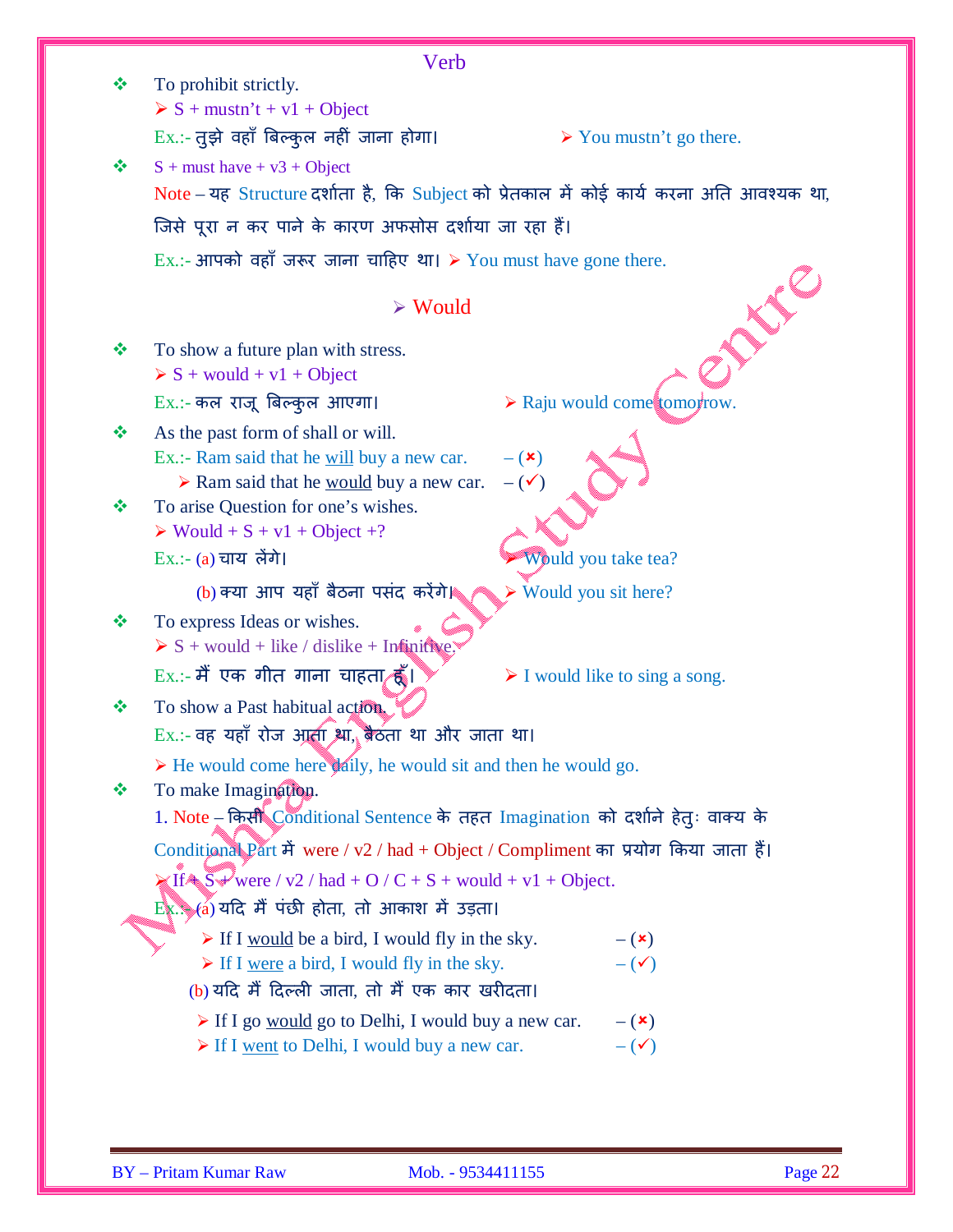|   | Verb                                                                                                     |
|---|----------------------------------------------------------------------------------------------------------|
|   | 2. Note - Imagination Remorse दर्शाने हेतुः would have + v3 आता हैं, और ध्यान रहें, कि                   |
|   | Conditional Sentence के तहत इसकी पुनरावृति नहीं होती इससे बचने हेतुः Conditional दर्शाने                 |
|   | वाले भाग में had + v3 आता हैं।                                                                           |
| ❖ | If + S + had + v3 / been / had + O / C + S + would have + v3 + O                                         |
| ❖ | $Had + S + v3 / been / had + O / C + S + would have + v3 + O$                                            |
|   | $Ex.$ :- यदि मैं दिल्ली चला गया होता, तो नया कार खरीद लिया होता।                                         |
|   | $\triangleright$ If I had gone to Delhi, I would have bought a new car. $-(\checkmark)$                  |
|   | $\triangleright$ Had I gone to Delhi, I would have bought a new car.<br>$-(\checkmark)$                  |
| ❖ | ध्यान रहे कि इस अवस्था में Would की अनुपस्थिति में Could, के अनुपस्थिति में Might तथा                    |
|   | Might के अनुपस्थिति में Should का प्रयोग हो सकता है।                                                     |
|   | $\triangleright$ Used to                                                                                 |
| ❖ | To show a Past habitual action.                                                                          |
|   | $S +$ used to $+ v1 +$ Object                                                                            |
|   | $Ex.$ :- (a) बचपन में मैं क्रिकेट खेला करता था।<br>$\triangleright$ I used to play cricket in childhood. |
|   | (b) राजू वर्ग में ही सोया करता था।<br>$\rightarrow$ Raju used to sleep in the class.                     |
| 參 | $S +$ used to / uses to + v1 + Object                                                                    |
|   | Ex.:- (a) राजू सुबह में टहला करता है।<br>$\triangleright$ Raju uses to walk in the morning.              |
|   | (b) मैं रात में देर से सोया करता हूँ $\overline{K}$<br>$\triangleright$ I used to sleep late at night.   |
| ❖ | $S + is / am / are / was / were + used to + V4 + Object - ($ खराब आदत)                                   |
|   | Ex.:- राजू सिगरेट पिया करता है                                                                           |
|   | $\triangleright$ Raju is used to smoking.                                                                |
|   | $\triangleright$ Raju is addicted to smoking.                                                            |
|   | $\triangleright$ Need not                                                                                |
|   | वाक्य में Need तथा Dare, Auxiliary verb तथा Modal verb दोनों का ही कार्य करते है, परंतु                  |
|   | यदि ये Auxiliary verb के रूप में आए, तो इसकी संरचना Need not अथवा Dare not से होती है,                   |
|   | जबकि Main verb के रूप में इन्हे Tense Structure पर दर्शाया जा सकता है।                                   |
|   | 1. $S + need not + v1 + Object$                                                                          |
|   | 2. $S + need / needs / decoded + N / P + Infinite$                                                       |
|   | 3. $S +$ do not / does not / did not + need + N / P + Infinitive                                         |
|   | 4. $S + need not have + v3 + Object$                                                                     |
| ❖ | $S + need not + v1 + Object$                                                                             |
|   | Ex.:- (a) मुझे कार खरीदने की आवश्यकता नहीं है।<br>$\triangleright$ I need not buy a car.                 |
|   | (b) राजू को दिल्ली जाने के क्या जरूरत।<br>$\triangleright$ Raju need not go to Delhi.                    |
|   |                                                                                                          |
|   |                                                                                                          |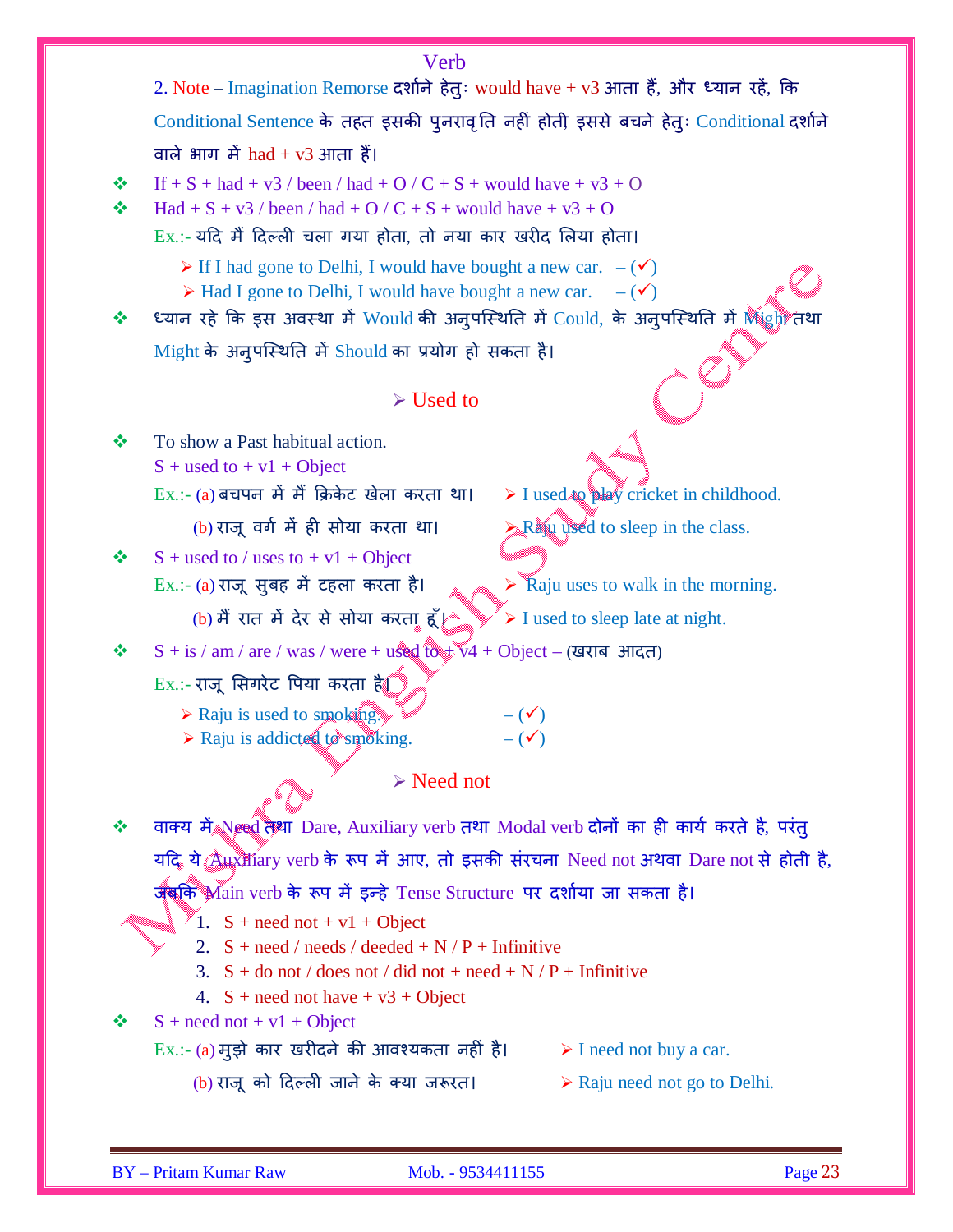| $S + need / needs / needed + N / P + Infinite$<br>❖<br>$Ex.: (a)$ मुझे कलम की जरूरत है।<br>$\triangleright$ I need a pen.<br>(b) राजू को नया कर खरीदने की आवश्यकता है।<br>$\triangleright$ Raju needs to buy a new car.<br>(c) राजू को मोटरसाईकल की जरूरत थी।<br>$\triangleright$ Raju needed a Motorcycle. |  |  |  |
|-------------------------------------------------------------------------------------------------------------------------------------------------------------------------------------------------------------------------------------------------------------------------------------------------------------|--|--|--|
|                                                                                                                                                                                                                                                                                                             |  |  |  |
|                                                                                                                                                                                                                                                                                                             |  |  |  |
|                                                                                                                                                                                                                                                                                                             |  |  |  |
|                                                                                                                                                                                                                                                                                                             |  |  |  |
| $S$ + do not / does not / did not + need + N / P + Infinitive<br>❖                                                                                                                                                                                                                                          |  |  |  |
| Ex.:- (a) मुझे कार खरीदने की आवश्यकता नहीं है।<br>$\triangleright$ I do not need to buy a car.                                                                                                                                                                                                              |  |  |  |
| (b) मोहन को कलम की आवश्यकता नहीं है।<br>$\triangleright$ Mohan does not need a pen.                                                                                                                                                                                                                         |  |  |  |
| (c) राजू को मोटरसाईकल की जरूरत नहीं पड़ी।<br>> Raju didn't need a motore cle.                                                                                                                                                                                                                               |  |  |  |
| $S + need not have + v3 + Object$<br>❖                                                                                                                                                                                                                                                                      |  |  |  |
| Note – यह Structure दर्शाता है, कि Subject को Past tense में कोई कार्य करने की आज र्थयकता तो                                                                                                                                                                                                                |  |  |  |
| नहीं थी, फिर भी उसने कार्य संपादित किया, जिस पर अफसोस है।                                                                                                                                                                                                                                                   |  |  |  |
| $Ex$ .:- (a) मोहन को कार खरीदने की आवश्यकता नहीं थी, पर खरीदा।                                                                                                                                                                                                                                              |  |  |  |
| $\triangleright$ Mohan need not bought a car.                                                                                                                                                                                                                                                               |  |  |  |
| (b) राजू बेवजह ही दिल्ली चला गया।                                                                                                                                                                                                                                                                           |  |  |  |
| $\triangleright$ Raju need not have gone to Delhi.                                                                                                                                                                                                                                                          |  |  |  |
| $\triangleright$ Dare not                                                                                                                                                                                                                                                                                   |  |  |  |
| 1. $S +$ dare not + v1 + Object                                                                                                                                                                                                                                                                             |  |  |  |
| 2. $S + \text{dare} / \text{dares} / \text{dared} + \text{Infinitive}$                                                                                                                                                                                                                                      |  |  |  |
| $S +$ do not / does not / did not $\pm$ dare $+$ Infinitive<br>3.                                                                                                                                                                                                                                           |  |  |  |
| 4. $S +$ dare not have $+ v3 +$ Object                                                                                                                                                                                                                                                                      |  |  |  |
| $S +$ dare not + v1 + Object<br>≪                                                                                                                                                                                                                                                                           |  |  |  |
| Ex.:- (a) मुझे वहाँ रात में ज़ाने का हिम्मत नहीं है।                                                                                                                                                                                                                                                        |  |  |  |
| $\triangleright$ I dare not go there at night.                                                                                                                                                                                                                                                              |  |  |  |
| (b) राजू क्यौँ नयाँ कार खरीदने का हिम्मत कहाँ है।                                                                                                                                                                                                                                                           |  |  |  |
| > Required are not buy a new car.                                                                                                                                                                                                                                                                           |  |  |  |
| $S + \text{date}/\text{dares}/\text{dared} + \text{Infinite}.$<br>∙⊱                                                                                                                                                                                                                                        |  |  |  |
| <u>ि :- �</u> �मैं वहाँ रात में जाने का हिम्मत रखता हूँ।                                                                                                                                                                                                                                                    |  |  |  |
| $\triangleright$ I dare to go there at night.                                                                                                                                                                                                                                                               |  |  |  |
| (b) राजू नया कार खरीदने का हिम्मत दिखाया।                                                                                                                                                                                                                                                                   |  |  |  |
| $\triangleright$ Raju dared to buy a new car.                                                                                                                                                                                                                                                               |  |  |  |
| $\le$ Time & Tense or Modals $\ge$                                                                                                                                                                                                                                                                          |  |  |  |
| 1. Indefinite Tense<br>– आदत<br>$- v1$                                                                                                                                                                                                                                                                      |  |  |  |
| – कार्य जारी<br>2. Continuous Tense $-be + v4$                                                                                                                                                                                                                                                              |  |  |  |
|                                                                                                                                                                                                                                                                                                             |  |  |  |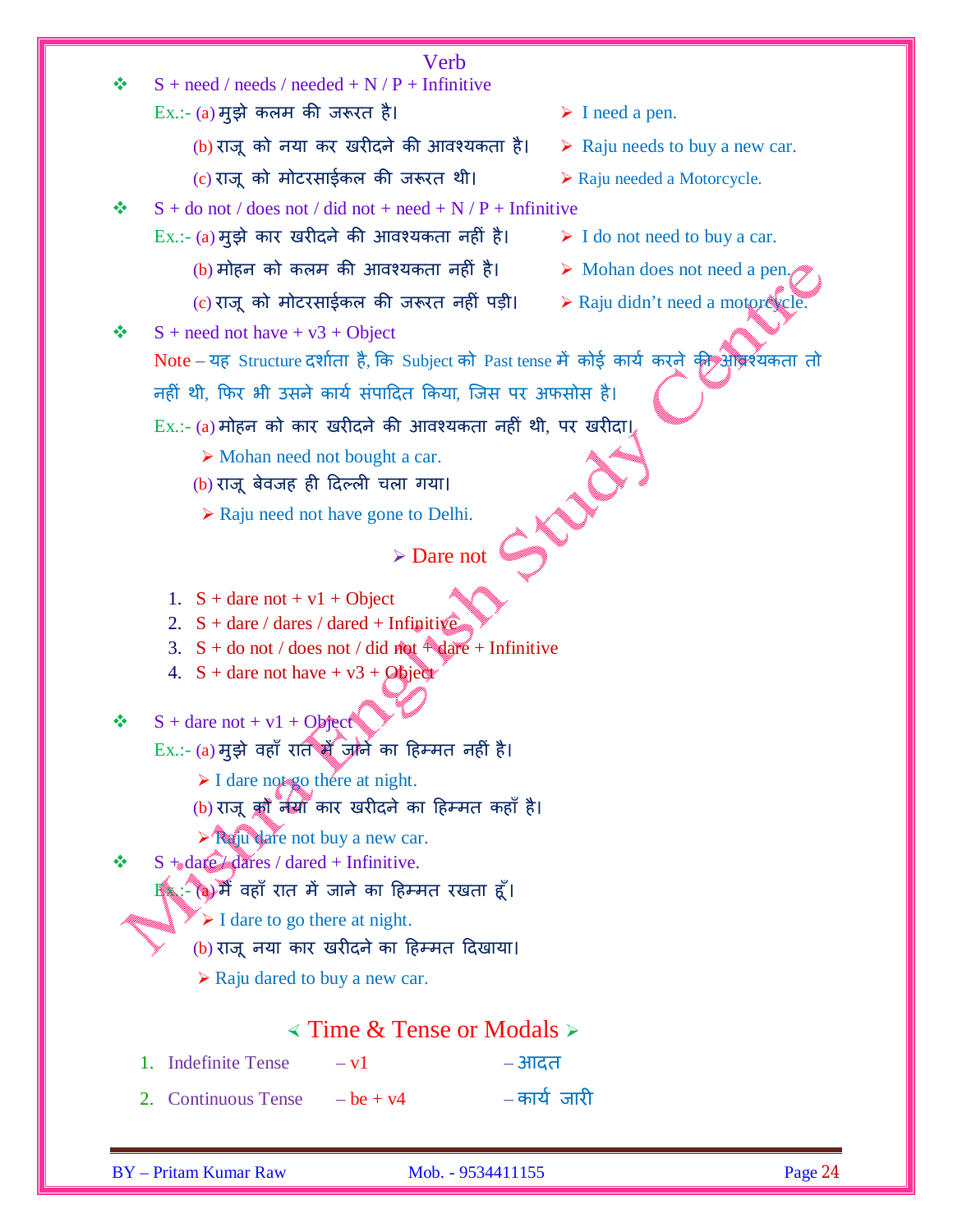|    |                                                                                   | Verb                                                                                  |                                                                                            |  |
|----|-----------------------------------------------------------------------------------|---------------------------------------------------------------------------------------|--------------------------------------------------------------------------------------------|--|
|    | 3. Perfect Tense                                                                  | $-$ Have + $v3$                                                                       | – कार्य पूरा                                                                               |  |
|    |                                                                                   | 4. Perfect Continuous $-$ Have been + $v4$                                            | –कुछ समय से जारी                                                                           |  |
|    |                                                                                   | $\langle$ Block – VI $\rangle$                                                        |                                                                                            |  |
|    |                                                                                   | • Continuous form of Modal. $-(\text{Modals} + \text{be} + \text{v4})$                |                                                                                            |  |
| 1. |                                                                                   |                                                                                       | $S + \underline{may}$ be + v4 + Object – (May – ज्यादा संभावना, be + v4 – कार्यजारी)       |  |
|    | Ex.:- (a) शायद राजू क्रिकेट खेल रहा हो।                                           |                                                                                       |                                                                                            |  |
|    |                                                                                   | $\triangleright$ Raju may be playing cricket.                                         |                                                                                            |  |
|    |                                                                                   | (b) हो सकता है, कि मोहन स्टेज पर नाच रहा हो।                                          |                                                                                            |  |
|    |                                                                                   | $\triangleright$ Mohan may be dancing on the stage.                                   | <b>Proces</b>                                                                              |  |
| 2. |                                                                                   | $S + might be + v4 + Object - (Might - \overline{\sigma} \overline{\sigma})$ संभावना) |                                                                                            |  |
|    |                                                                                   | Ex.:- (a) शायद ही राजू स्टेज पर नाच रहा हो।                                           |                                                                                            |  |
|    |                                                                                   | $\triangleright$ Raju might be dancing on the stage.                                  |                                                                                            |  |
|    |                                                                                   |                                                                                       | (b) इस बात की कम ही संभावना बनती है, कि मोहन क्रिकेट खेल रहा होगा।                         |  |
|    |                                                                                   | $\triangleright$ Mohan might be playing cricket.                                      |                                                                                            |  |
| 3. |                                                                                   | $S + must be + v4 + Object - (Must - \frac{1}{2} \pi)$ बाध्यता                        |                                                                                            |  |
|    | Ex.:- (a) वह जरूर स्टेज पर नाच रहा होगा।                                          |                                                                                       |                                                                                            |  |
|    |                                                                                   | $\triangleright$ He must be dancing on the stage.                                     |                                                                                            |  |
|    |                                                                                   | (b) आपको जरूर वहाँ जाते रहना चाहिए।                                                   |                                                                                            |  |
|    |                                                                                   | $\triangleright$ You must be going there.                                             |                                                                                            |  |
| 4. | $S +$ should be $+ v4 +$ Object                                                   |                                                                                       |                                                                                            |  |
|    | Ex.:- आपको सुबह में टहलते रहना चाहिए।                                             |                                                                                       |                                                                                            |  |
|    |                                                                                   | $\triangleright$ You should be walking in the morning.                                |                                                                                            |  |
|    | $\triangleleft Block - VII$<br>Perfect form of Modal. $-($ Modals + have +v3 + O) |                                                                                       |                                                                                            |  |
| 1. | $S +$ may have $+\sqrt{3} +$ Object                                               |                                                                                       |                                                                                            |  |
|    | Ex.:- (a) शायद राजू दिल्ली चला गया हो।                                            |                                                                                       |                                                                                            |  |
|    | $\rightarrow$ Raju may have gone to Delhi.                                        |                                                                                       |                                                                                            |  |
|    |                                                                                   | $\langle \mathbf{b} \rangle$ हो सकता है कि मोहन नया कार खरीद लिया हो।                 |                                                                                            |  |
|    |                                                                                   | > Mohan may have bought a new car.                                                    |                                                                                            |  |
|    | $S + might have + v3 + Object$                                                    |                                                                                       |                                                                                            |  |
|    |                                                                                   | Ex.:- (a) शायद ही राजू दिल्ली चला गया हो।                                             |                                                                                            |  |
|    |                                                                                   | $\triangleright$ Raju might have gone to Delhi.                                       |                                                                                            |  |
|    |                                                                                   |                                                                                       | <u>(b)</u> इस बात की कम ही संभावना बनती है, कि मोहन नया कार ले लिया होगा।                  |  |
|    |                                                                                   | $\triangleright$ Mohan might have taken a new car.                                    |                                                                                            |  |
| 3. | $S +$ should have $+ v3 +$ Object                                                 |                                                                                       | Note - यह Structure दर्शाता है, कि Subject को भूतकाल में कोई कार्य करने की ज़िम्मेदारी थी, |  |
|    |                                                                                   |                                                                                       |                                                                                            |  |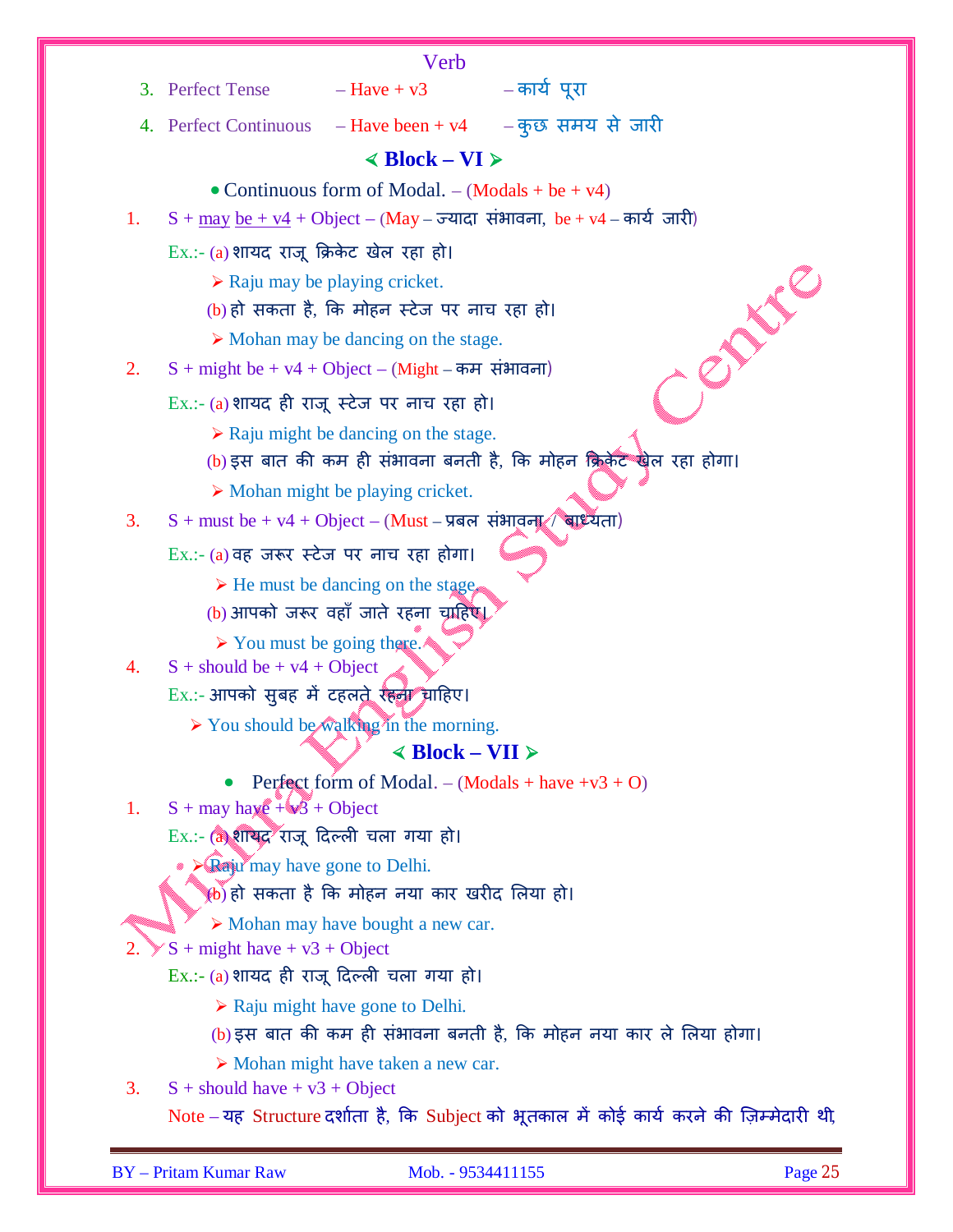जिसे पूरा न कर पाने के कारण अफसोस दर्शाया जा रहा हैं।

Ex.:- आपको दिल्ली चले जाना चाहिए था।

 $\triangleright$  You should have gone to Delhi.

4.  $S + must have + v3 + Object$ 

Ex.:- वह जरूर कार खरीद लिया होगा।

 $\triangleright$  He must have bought a new car.

#### $\leq$  **Block – VIII**  $\geq$

Perfect Continuous form of Modals. – (Modals + have been +  $v4$ ) 1. S + <u>may have been + v4 + O</u> + for / since + time (May - ज्यादा संभावना, Have been + V4 - कुछ समय से जारी) Ex.:- (a) शायद राम दो घंटा से क्रिकेट खेल रहा हो।  $\triangleright$  Ram may have been playing cricket for two hours. (b) हो सकता है कि राजू सोमवार से हि स्टेज पर नाच रहा हो।  $\triangleright$  Raju may have been dancing on the stage since Monday. 2. S + might have been +  $v4 + O + for / since + time$ Ex.:- शायद ही वह दो घंटे से नाच रहा हो।  $\triangleright$  He might have been dancing for two hours. 3. S + must have been +  $v4 + O + f$  or / since + time. Ex.:- वह जरूर दो घंटे से क्रिकेट खेल रहा होगा।  $\triangleright$  He must have been playing cricket for two hours. 4. S + should have been +  $\times$  +  $\bullet$   $\bullet$   $+$  from + time Ex.:- आपको सोमवार से वहाँ जाते रहना चाहिए। ▶ You should have been going there from Monday.  $\leq$  **Block** – **IX**  $\geq$  There + be + Noun / Pronoun 1. There  $\rightarrow$  is  $\angle$  are + Noun / Pronoun. Ex.: (a) मेरे पॉकेट में एक कलम हैं।  $\triangleright$  There is a pen in my Pocket. (b) मेरे मोबाईल में बायलेंस नहीं है।  $\triangleright$  There is no balance in my Mobile. 2. There + was / were + Noun / Pronoun.  $Ex.:- (a)$  इस कुंए में एक बिल्ली थी।  $\triangleright$  There was a cat in this Well. (b) भारत और पाकिस्तान के बीच एक जोरदार मैच था। **There was a tussle match between India and Pakistan.**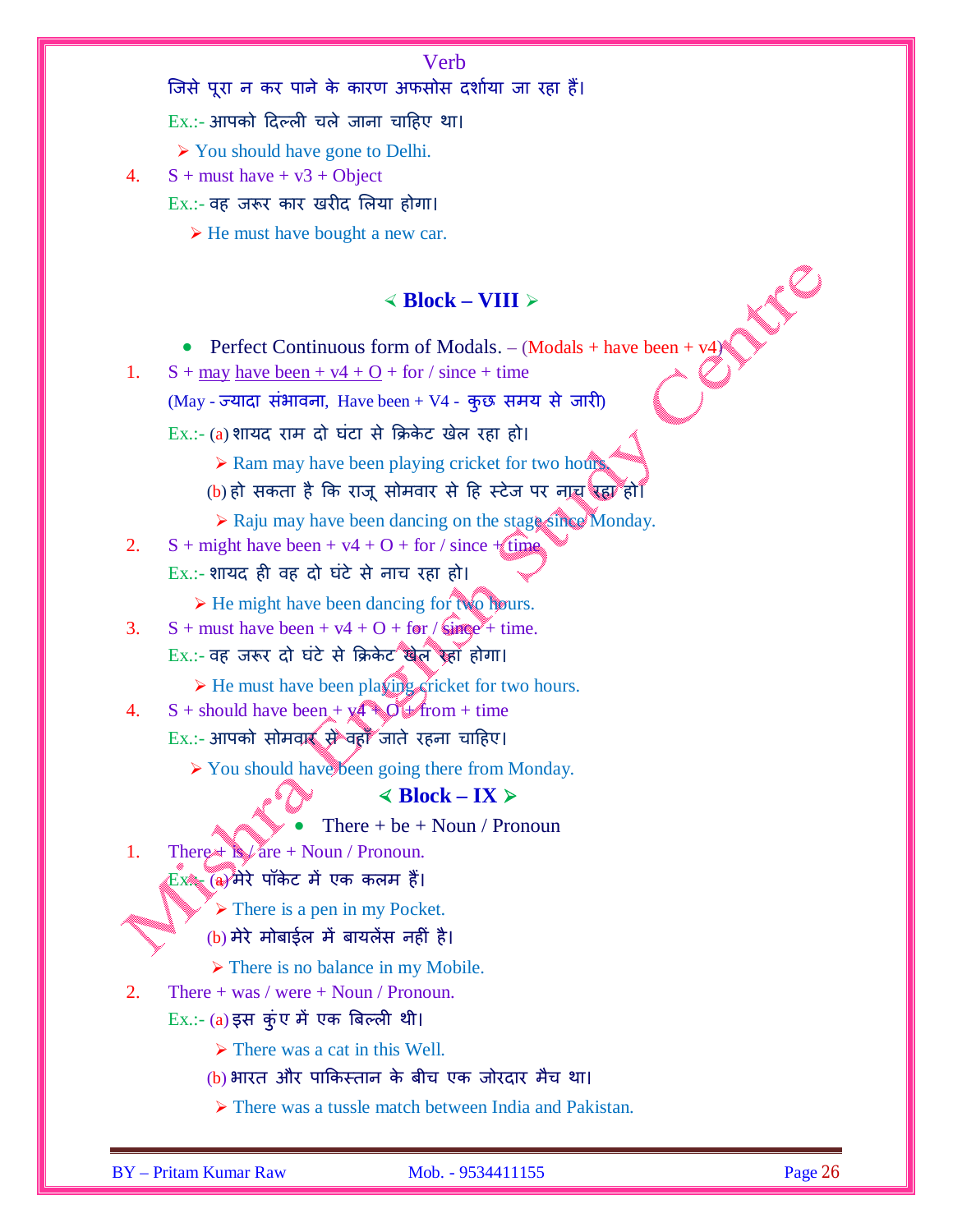|     | Verb                                                                            |         |
|-----|---------------------------------------------------------------------------------|---------|
| 3.  | There $+$ will be $+$ Noun / Pronoun.                                           |         |
|     | Ex.:- अगले माह मेरे गाँव में एक डांस प्रोग्राम होगा।                            |         |
|     | $\triangleright$ There will be a dance program in my village next month.        |         |
| 4.  | There + has / have been + N / P + for / since + time                            |         |
|     | $Ex.$ :- सोमवार से ही मेरे मोबाईल में बायलेंस नहीं है।                          |         |
|     | $\triangleright$ There has been no balance in my mobile since Monday.           |         |
| 5.  | There + had been + N / P + for / since + time.                                  |         |
|     | $Ex.$ :- सोमवार से ही मेरे मोबाईल में बायलेंस नहीं था।                          | PIUS    |
|     | $\triangleright$ There had been no balance in my mobile since Monday.           |         |
| 6.  | There $+$ is $/$ are $+$ going to be $+$ Noun $/$ Pronoun.                      |         |
|     | Ex.:- अगले माह मेरे गाँव में एक डांस प्रोग्राम होने जा रहा है।                  |         |
|     | $\triangleright$ There is going to be a dance program in my village next month. |         |
| 7.  | There + was / were + going to be + Noun / Pronoun.                              |         |
|     | Ex.:- मेरे गाँव में एक डांस प्रोग्राम होने जा रहा था।                           |         |
|     | $\triangleright$ There was going to be a dance program in my village            |         |
| 8.  | There + has $/$ have + to be + Noun $/$ Pronoun.                                |         |
|     | $Ex :=$ मेरे गाँव में एक डांस प्रोग्राम होना जरूरी हैं।                         |         |
|     | $\triangleright$ There has to be a dance program in my village.                 |         |
| 9.  | There $+$ had $+$ to be $+$ Noun / Pronoun.                                     |         |
|     | Ex.:- आपके मोबाईल में बायलेंस रहना जरूरी था।                                    |         |
|     | $\triangleright$ There had to be balance in your mobile.                        |         |
| 10. | There $+$ is $/$ are $+$ to be $+$ Noun $/$ Pronoun.                            |         |
|     | Ex.:- भारत और पाकिस्तान के बीच अगले माह एक जोरदार मुक़ाबला होने को है।          |         |
|     | > There is to be a tusse match between India and Pakistan next month.           |         |
| 11. | There + was / were $\angle$ 6 be + Noun / Pronoun.                              |         |
|     | $Ex.$ :- पिछले माह मेरे गाँव में एक डांस प्रोग्राम होने वाला था।                |         |
|     | $\triangleright$ There was to be a dance program in my village last month.      |         |
| 12. | There $\star$ was \ were + to have been + Noun / Pronoun.                       |         |
|     | Ex.:- मिछले माह मेरे गाँव में एक डांस प्रोग्रन होते - होते रह गया।              |         |
|     | There was to have been a dance program in my village last month.                |         |
| 13. | There $+$ should be $+$ Noun / Pronoun.                                         |         |
|     | Ex.:- आपके मोबाईल में बायलेंस रहना चाहिए।                                       |         |
|     | $\triangleright$ There should be balance in your mobile.                        |         |
| 14. | There + ought to be + Noun / Pronoun.                                           |         |
|     | $Ex.$ :- आपके मोबाईल में बायलेंस रहना ही चाहिए।                                 |         |
|     | $\triangleright$ There ought to be balance in your mobile.                      |         |
| 15. | There $+$ must be $+$ Noun / Pronoun.                                           |         |
|     | Ex.:- (a) आपके मोबाईल में बायलेंस जरूर रहना चाहिए।                              |         |
|     | $\triangleright$ There must be balance in your mobile.                          |         |
|     |                                                                                 |         |
|     | <b>BY</b> - Pritam Kumar Raw<br>Mob. - 9534411155                               | Page 27 |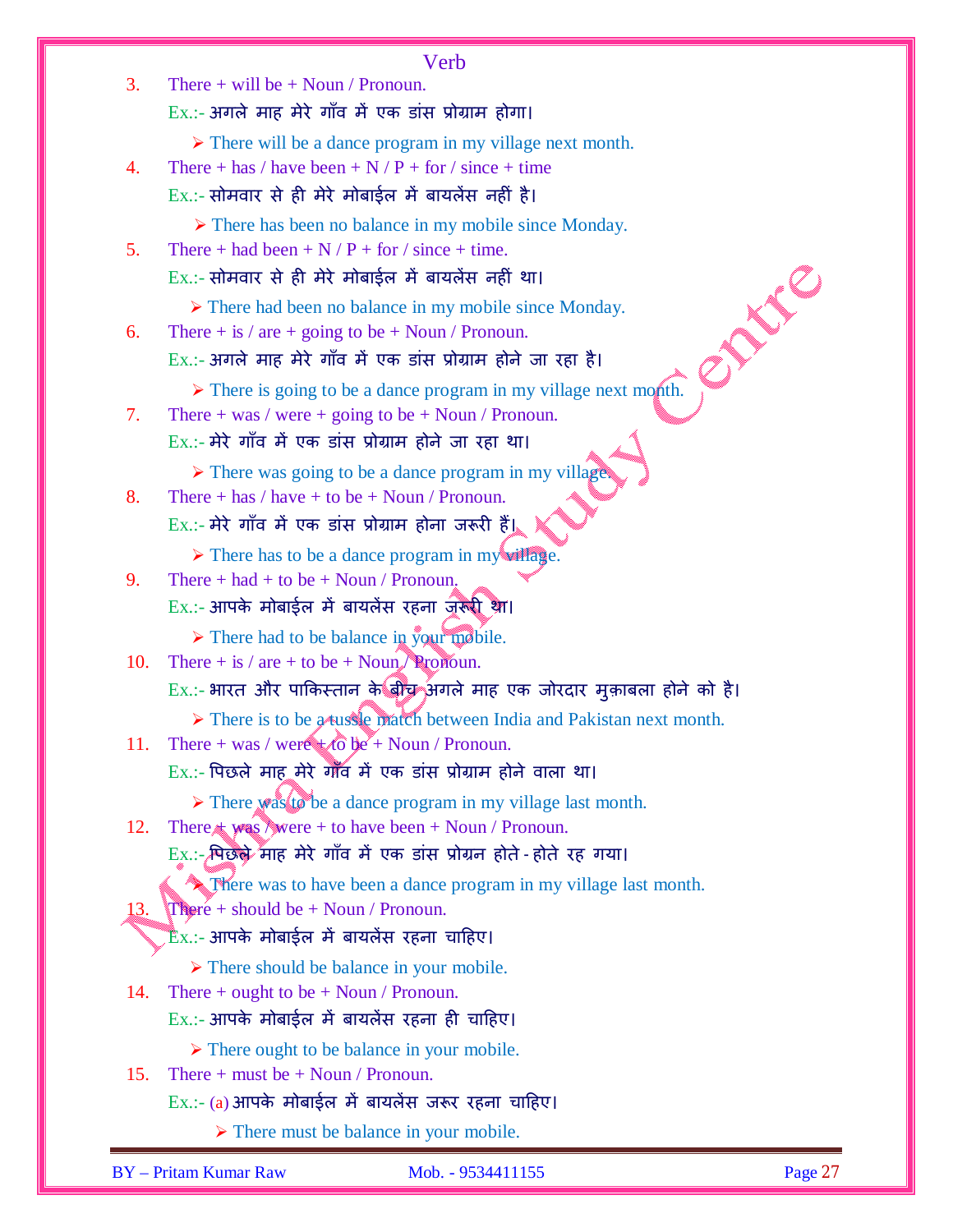|     | Verb                                                                                                       |
|-----|------------------------------------------------------------------------------------------------------------|
|     | (b) उसके पॉकेट में पैसा होने का पूरा- पूरा संभावना बनता हैं।                                               |
|     | $\triangleright$ There must be money in his Pocket.                                                        |
| 16. | There $+$ may be $+$ Noun / Pronoun.                                                                       |
|     | Ex.:- (a) शायद उसके मोबाईल में बायलेंस न हो।                                                               |
|     | $\triangleright$ There may be no balance in his mobile.                                                    |
|     | (b) हो सकता हैं कि उसके मन में कुछ संदेह हो।                                                               |
|     | $\triangleright$ There may be some doubt in his mind.                                                      |
| 17. | There $+$ might be $+$ Noun / Pronoun.                                                                     |
|     | Ex.:- (a) शायद ही उसके मोबाईल में बायलेंस न हो।                                                            |
|     | $\triangleright$ There might be no balance in his mobile.                                                  |
|     | (b) इस बात की कम ही संभावना बनती हैं, कि उस रूम में भूत हो <u>।</u>                                        |
|     | $\triangleright$ There might be a ghost in that room.                                                      |
| 18. | There $+$ can be $+$ Noun / Pronoun.                                                                       |
|     | Ex.:- इस पैसे से एक अच्छा पार्टी हो सकता हैं।                                                              |
|     | $\triangleright$ There can be a good Party by this money.                                                  |
| 19. | There $+$ could be $+$ Noun / Pronoun.                                                                     |
|     | Ex.:- इस पैसे से एक अच्छा पार्टी हो सकता था                                                                |
|     | $\triangleright$ There could be a good Party by this money.                                                |
| 20. | There + used to be + Noun / Pronoun.                                                                       |
|     | Ex.:- बचपन में मेरे पॉकेट में पैसा रहा करता था।                                                            |
| 21. | $\triangleright$ There used to be money in my Pocket in childhood.                                         |
|     | There + need not be + Noun $\angle$ Pronoun.<br>$Ex.$ :- तेरे मोबाईल मे बायलेंस रहवी की क्या जरूरत?        |
|     |                                                                                                            |
| 22. | $\triangleright$ There need not be balance in your mobile.<br>There + may have been $\neq$ Noun / Pronoun. |
|     | Ex.:- शायद उसके मोबाईल में दस दिनों से बायलेंस न हो।                                                       |
|     | > There, hay have been no balance in his mobile for ten days.                                              |
| 23. | There $\leftarrow$ might + have been + Noun / Pronoun + for / since + time.                                |
|     | Ex.: शायद ही उसके मोबाईल में सोमवार से ही बायलेंस न हो।                                                    |
|     | There might have no balance in his mobile since Monday.                                                    |
|     | There / It + Seem / appear / loom / Happen + to be + Noun / Pronoun.                                       |
|     | $\angle$ Ex.:- (a) ऐसा मालूम पड़ता हैं, कि उसके मोबाईल में बायलेंस नहीं हैं।                               |
|     | $\triangleright$ There seems to be no balance in his mobile.                                               |
|     | <u>(b)</u> ऐसा नजर आता हैं कि बिहार में गरीबी हैं।                                                         |
|     | $\triangleright$ There looms to be poverty in Bihar.                                                       |
| 25. | There / It + is certain / sure / likely / bound + to be + Noun / Pronoun.                                  |
|     | $Ex.$ :- (a) आपके मोबाईल में बायलेंस रहना तय हैं।                                                          |
|     | $\triangleright$ There is certain to be balance in your mobile.                                            |
|     |                                                                                                            |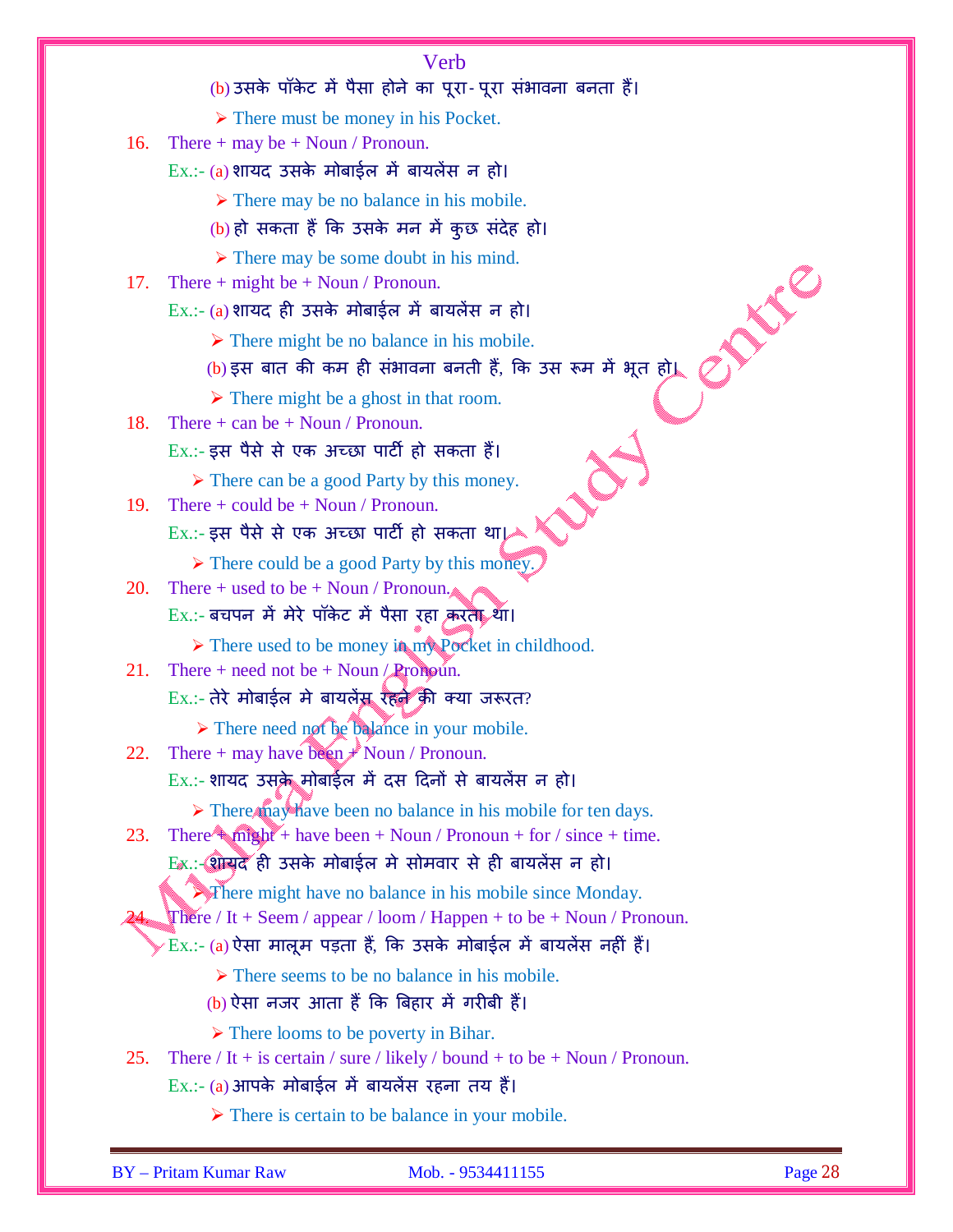#### (b) मेरे गाँव में एक डांस प्रोगाम होना सुनिश्चित हैं।

 $\triangleright$  There is sure to be a dance program in my village.

26. There / It + Static Verbs / Verbs of Motion + Noun / Pronoun.

Live, remain, follow …etc.

 $Ex.:- (a)$  इस रूम में एक भूत रहता हैं।

 $\triangleright$  There live a ghost in this room.

(b) बाढ़ के बाद कुछ नहीं बचा।

 $\triangleright$  There remained nothing after flood.

# C) मेरे गाँव में के साधू बाबा रहते थे, जो कि बहुत ही ईमानदार थे।<br>
≻ There lived a saint in my village he was very honest.<br>
e / It + is + thought + to be + Noun / Pronoun.<br>
Said, felt, reported, presume.<sup>4</sup><br>
(a) लोगों का

 $\triangleright$  There lived a saint in my village he was very honest.

27. There  $/$  It + is + thought + to be + Noun  $/$  Pronoun.

Said, felt, reported, presumed …etc.

 $Ex:=(a)$  लोगों का ऐसा सोंच हैं कि बिहार में गरीबी हैं।

 $\triangleright$  There is thought to be poverty in Bihar.

 $(b)$  लोगों की ऐसी धारणा हैं कि कण-कण में भगवान हैं।

- $\triangleright$  There is presumed to be God in every stone.
- (c) ऐसी सूचना मिली है कि उस रूम में चोर्िहैं।
- $\triangleright$  There is reported to be a thief in that room.
- 28.  $S + want / wish + there + to be + Noun / Pronoun.$ 
	- $Ex.(- (a)$  मेरे दादा जी चाहते है, कि घर में एक रेडियो रहे।
		- My Grandfather wants there to be a radio in family.
		- (b) मेरा भाई चाहता था कि एक डांस प्रोग्राम हो।

 $\triangleright$  My brother wished there to be a dance program.

#### $\leq$  **Block** – **X**  $\geq$

 $\mathbf{B}\mathbf{e}$  + able + Infinitive

1.  $S + is / am / are + able + Infinite.$ 

 $S +$  know / knows + how + Infinitive.

Ex.:- मुझे अँग्रेजी बोलने आता हैं। / मैं अँग्रेजी बोलने जानता हूँ।

ीं अँग्रेजी बोलने के योग्य हूँ। / मैं अँग्रेजी बोलने में सक्षम हूँ।

I am able to speak English. / I know how to speak English.

 $\frac{1}{2}$   $\frac{1}{2}$  was / were + able + Infinitive.

 $S +$  knew + how + Infinitive.

Ex.:- राजू कार चलाने में सक्षम था।

 $\triangleright$  Raju was able to drive a car. / Raju knew how to drive a car.

3.  $S + shall / will be + able + Infinite.$ 

 $S + shall / will + know + how + Infinite.$ 

Ex.:- अगले माह मुझे कार चलाने आ जाएगा।

- $\triangleright$  I shall be able to drive a car next month.
- $\triangleright$  I shall know how to drive a car next month.